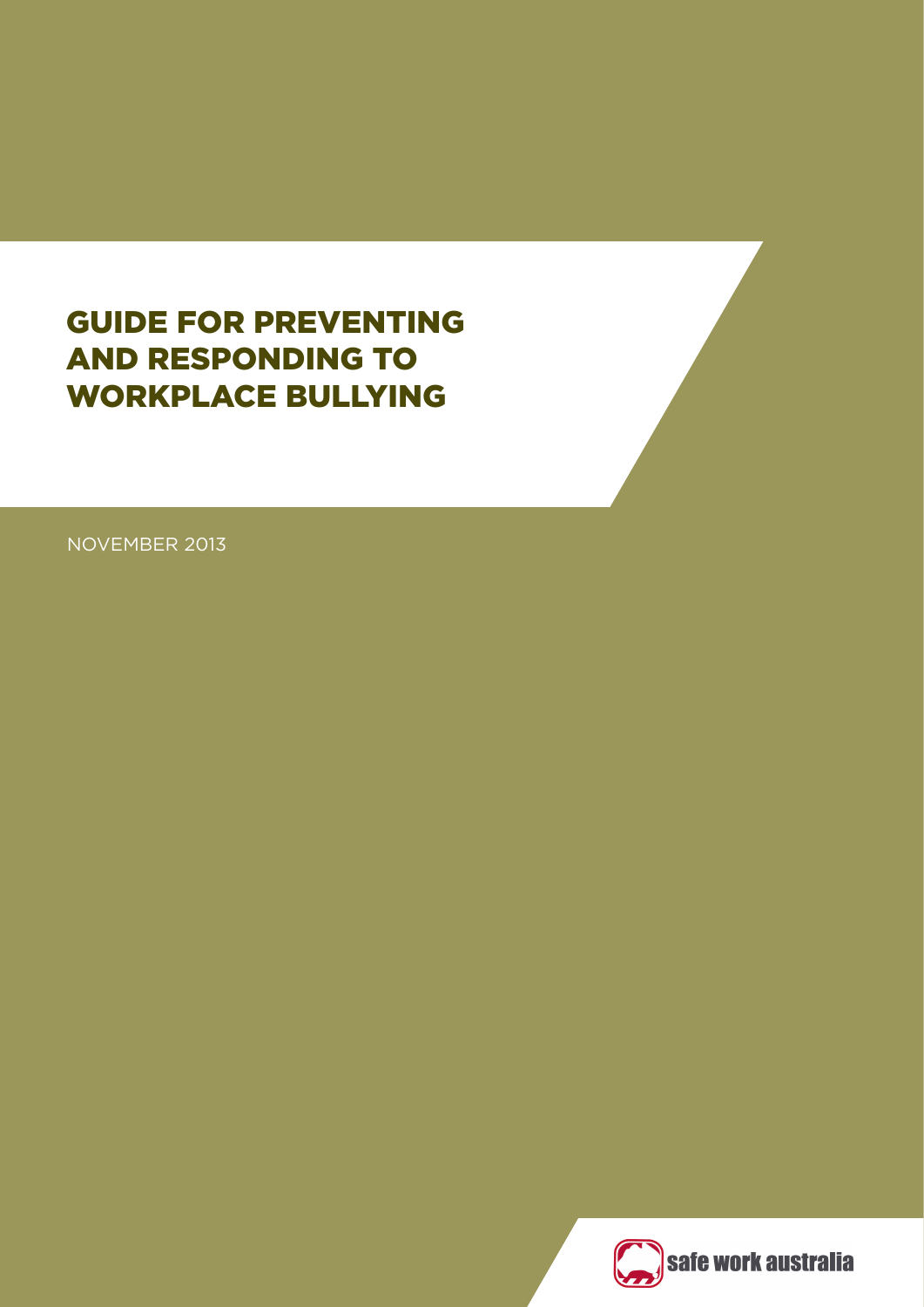

Safe Work Australia is an Australian Government statutory agency established in 2009. Safe Work Australia consists of representatives of the Commonwealth, state and territory governments, the Australian Council of Trade Unions, the Australian Chamber of Commerce and Industry and the Australian Industry Group.

Safe Work Australia works with the Commonwealth, state and territory governments to improve work health and safety and workers' compensation arrangements. Safe Work Australia is a national policy body, not a regulator of work health and safety. The Commonwealth, states and territories have responsibility for regulating and enforcing work health and safety laws in their jurisdiction.

ISBN 978-1-74361-243-9 [PDF] ISBN 978-1-74361-244-6 [RTF]



#### Creative Commons

Except for the logos of Safe Work Australia, SafeWork SA, WorkCover Tas, WorkSafe WA, Workplace Health and Safety QLD, NT WorkSafe, Work Cover NSW, Comcare and WorkSafe ACT, this copyright work is licensed under a Creative Commons Attribution-Noncommercial 3.0 Australia licence. To view a copy of this licence, visit

#### http://creativecommons.org/licenses/by-nc/3.0/au/

In essence, you are free to copy, communicate and adapt the work for non commercial purposes, as long as you attribute the work to Safe Work Australia and abide by the other licence terms.

Contact information Safe Work Australia Phone: 1300 551 832 Email: info@swa.gov.au Website: www.swa.gov.au





















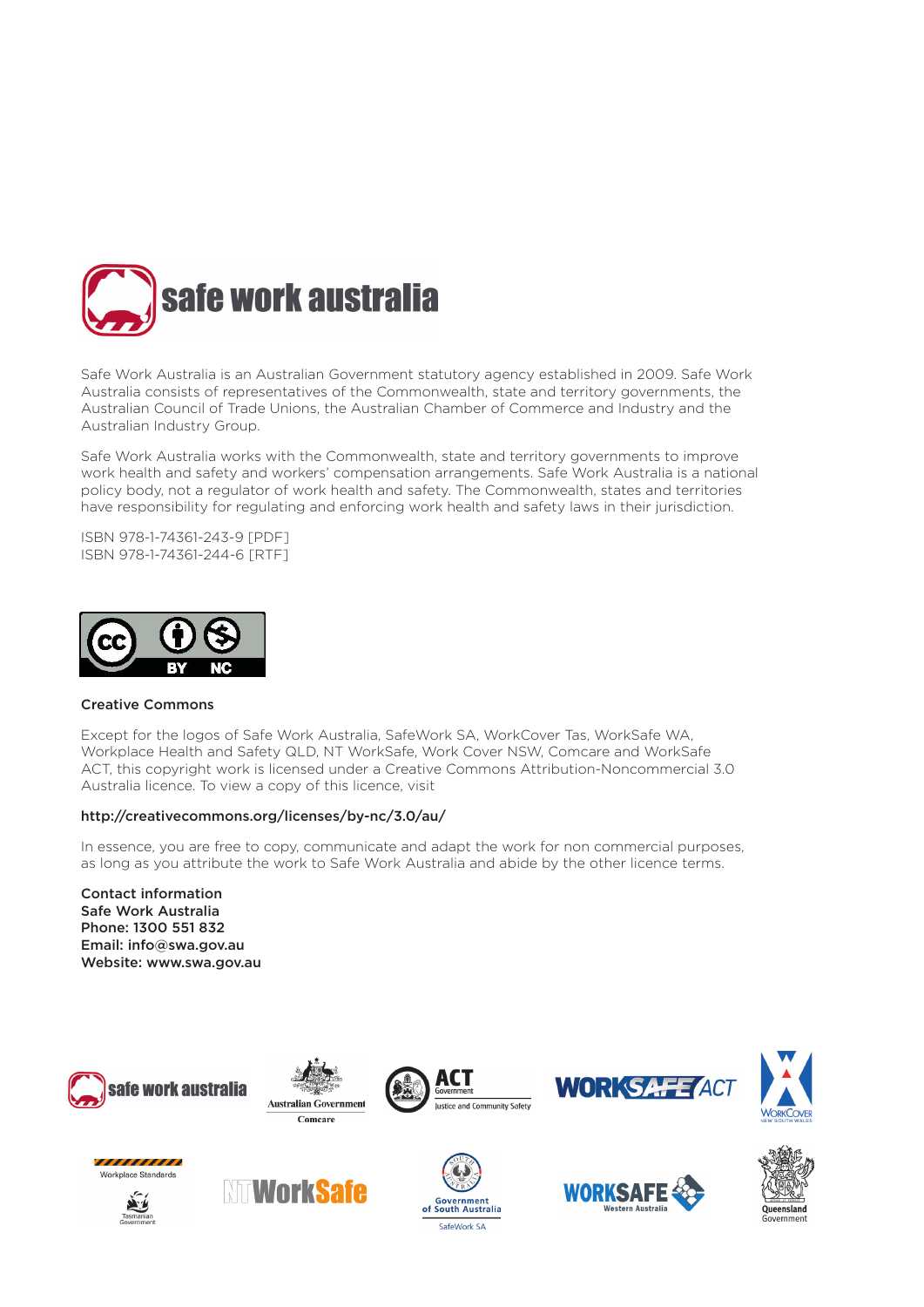# [TABLE OF CONTENTS](#page-3-0)

|                                                  | <b>1. INTRODUCTION</b>                                         | 2      |
|--------------------------------------------------|----------------------------------------------------------------|--------|
| 1.1                                              | What is workplace bullying?                                    | 2      |
| 1.2                                              | What is not considered to be workplace<br>bullying?            | 3      |
| 1.3                                              | How can workplace bullying occur?                              | 4      |
| 1.4                                              | Impact of workplace bullying                                   | 4<br>. |
| 1.5                                              | Who has duties in relation to workplace<br>bullying?           | 5      |
| 1.6                                              | How can the risk of workplace bullying be<br>managed?          | 6      |
|                                                  | 2. PREVENTING WORKPLACE BULLYING                               | 8      |
| 2.1                                              | Identifying the potential for workplace<br>bullying            | 8      |
| 2.2                                              | Controlling the risks                                          | 9      |
| 2.3                                              | Monitoring and reviewing                                       | 12     |
| <b>3. RESPONDING TO WORKPLACE BULLYING</b><br>13 |                                                                |        |
| 3.1                                              | How to respond to workplace bullying                           | 13     |
| 3.2                                              | Principles when responding to reports of<br>workplace bullying | 14     |
| 3.3                                              | Balancing confidentiality and transparency                     | 15     |
| 3.4                                              | Actions after reports of workplace bullying<br>are resolved    | 16     |
|                                                  | <b>4. INVESTIGATIONS</b>                                       | 18     |
| 4.1                                              | Who should conduct the investigation?                          | 18     |
| 4.2                                              | Informing the parties of the investigation                     | 18     |
| 4.3                                              | Outcomes of an investigation                                   | 19     |
| 4.4                                              | Other actions                                                  | 19     |
|                                                  | APPENDIX A - EXAMPLE OF A WORKPLACE<br><b>BULLYING POLICY</b>  | 20     |
| <b>APPENDIX B - FURTHER INFORMATION</b>          |                                                                |        |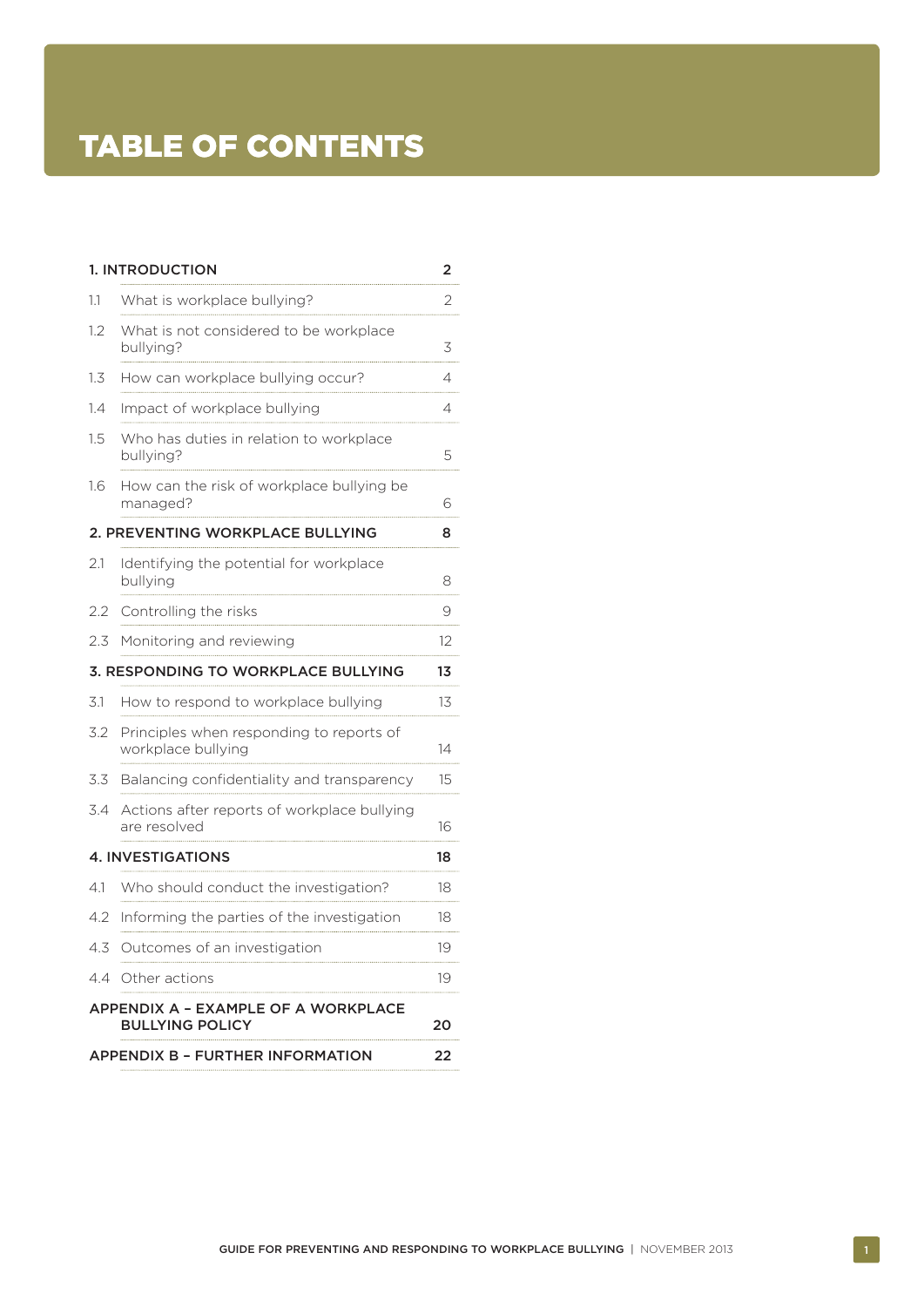<span id="page-3-0"></span>Workplace bullying is a risk to health and safety. It can occur wherever people work together in all types of workplaces. It is best dealt with by taking steps to prevent it from occurring and responding quickly if it does occur. The longer the bullying behaviour continues, the more difficult it is to address and the harder it becomes to repair working relationships.

This Guide provides information for persons conducting a business or undertaking on how to manage the risks of workplace bullying as part of meeting their duties under the work health and safety laws.

It includes advice on what workplace bullying is, how it can be prevented and how to respond to allegations that may arise.

This is the first version of this guide. It will be revised to incorporate any significant developments in preventing and responding to workplace bullying as these evolve.

Practical guidance for workers on how to deal with workplace bullying is available in *Workplace Bullying – A Worker's Guide*.

### **1.1** What is workplace bullying?

Workplace bullying is defined as *repeated* and *unreasonable behaviour* directed towards a worker or a group of workers that *creates a risk to health and safety*.

Repeated behaviour refers to the persistent nature of the behaviour and can involve a range of behaviours over time.

Unreasonable behaviour means behaviour that a reasonable person, having considered the circumstances, would see as unreasonable, including behaviour that is victimising, humiliating, intimidating or threatening.

Examples of behaviour, whether intentional or unintentional, that may be considered to be workplace bullying if they are *repeated, unreasonable* and *create a risk to health and safety* include but are not limited to:

- abusive, insulting or offensive language or comments
- unjustified criticism or complaints
- deliberately excluding someone from workplace activities
- withholding information that is vital for effective work performance
- setting unreasonable timelines or constantly changing deadlines
- setting tasks that are unreasonably below or beyond a person's skill level
- denying access to information, supervision, consultation or resources to the detriment of the worker
- spreading misinformation or malicious rumours
- changing work arrangements such as rosters and leave to deliberately inconvenience a particular worker or workers.

A single incident of unreasonable behaviour is not considered to be workplace bullying, however it may have the potential to escalate and should not be ignored.

If workplace bullying behaviour involves violence, for example physical assault or the threat of physical assault, it should be reported to the police.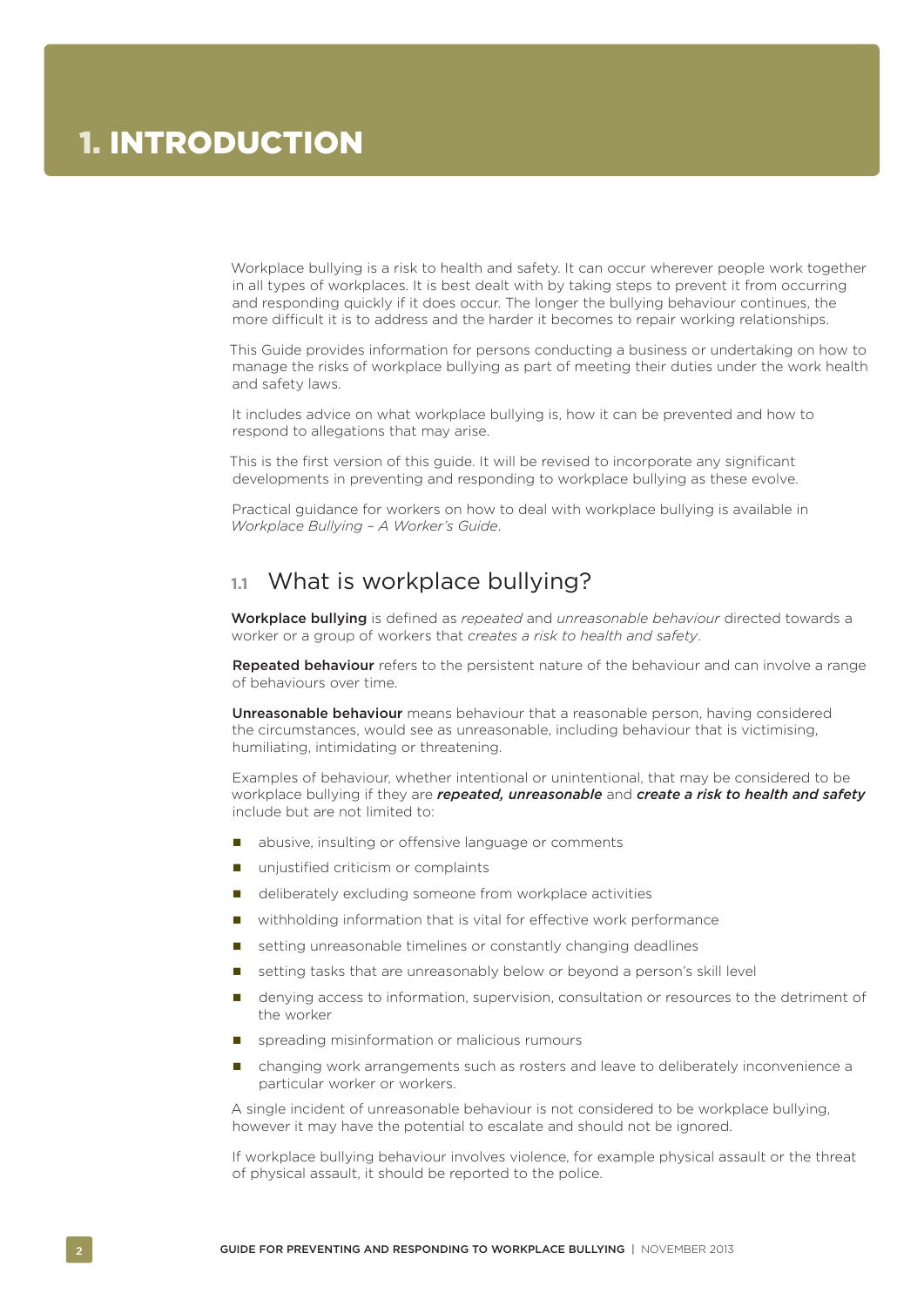### <span id="page-4-0"></span>**1.2** What is not considered to be workplace bullying?

### REASONABLE MANAGEMENT ACTION TAKEN IN A REASONABLE WAY

Persons conducting a business or undertaking may take reasonable management action to direct and control the way work is carried out. It is reasonable for managers and supervisors to allocate work and give feedback on a worker's performance. These actions are not considered to be workplace bullying if they are carried out lawfully and in a reasonable manner, taking the particular circumstances into account. Examples of reasonable management action include but are not limited to:

- setting reasonable performance goals, standards and deadlines
- **n** rostering and allocating working hours where the requirements are reasonable
- transferring a worker for operational reasons
- deciding not to select a worker for promotion where a reasonable process is followed
- **n** informing a worker about unsatisfactory work performance in an honest, fair and constructive way
- **n** informing a worker about inappropriate behaviour in an objective and confidential way
- **n** implementing organisational changes or restructuring
- **that** taking disciplinary action, including suspension or terminating employment.

#### DISCRIMINATION AND SEXUAL HARASSMENT

Unreasonable behaviour may involve discrimination or sexual harassment which in isolation is not considered to be bullying.

Discrimination occurs when someone is treated less favourably than others because they have a particular characteristic or belong to a particular group of people. For example, it would be discriminatory not to hire or promote a woman because she is pregnant or may become pregnant.

Sexual harassment is associated with unwelcome sexual advances, requests for sexual favours or other unwelcome conduct of a sexual nature.

Discrimination and sexual harassment in employment is unlawful under anti-discrimination, equal employment opportunity, workplace relations and human rights laws.

The WHS Act includes specific protections against discriminatory conduct for people raising health and safety concerns or performing legitimate safety-related functions.

It is possible for a person to be bullied, sexually harassed and discriminated against at the same time.

#### WORKPLACE CONFLICT

Differences of opinion and disagreements are generally not considered to be workplace bullying. People can have differences and disagreements in the workplace without engaging in repeated, unreasonable behaviour that creates a risk to health and safety. However, in some cases conflict that is not managed may escalate to the point where it meets the definition of workplace bullying.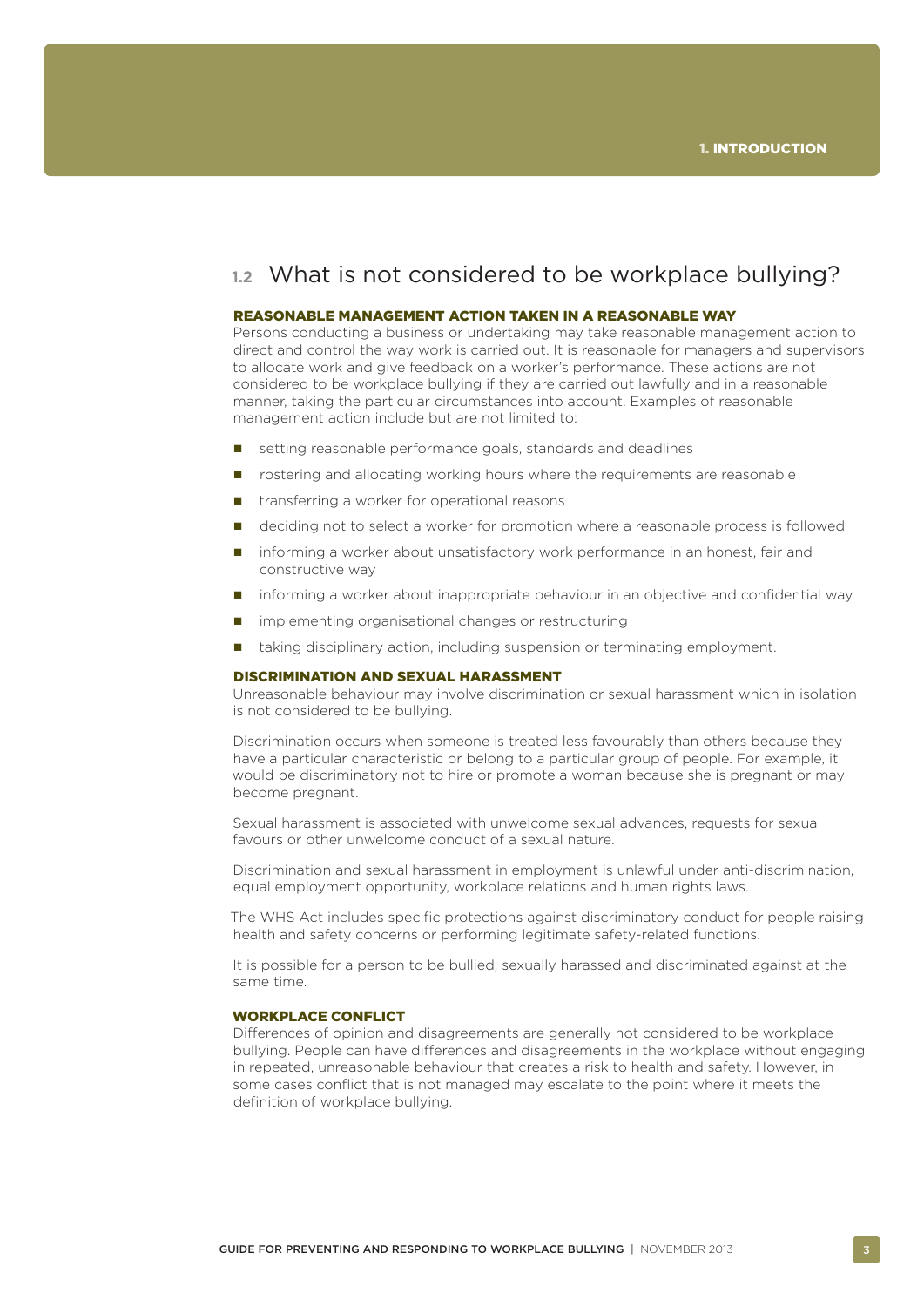### <span id="page-5-0"></span>**1.3** How can workplace bullying occur?

Workplace bullying behaviour can be carried out in a variety of ways including through email or text messaging, internet chat rooms, instant messaging or other social media channels.

Workplace bullying can be directed at a single worker or group of workers and be carried out by one or more workers. It can occur:

- sideways between workers
- **downwards from managers to workers**
- **upwards from workers to supervisors or managers.**

Workplace bullying can also be directed at or perpetrated by other people at the workplace such as clients, patients, students, customers and members of the public.

### **1.4** Impact of workplace bullying

Workplace bullying can be harmful to the person experiencing it and to those who witness it. The effects will vary depending on individual characteristics as well as the specific situation and may include one or more of the following:

- distress, anxiety, panic attacks or sleep disturbance
- **n** physical illness for example muscular tension, headaches and digestive problems
- reduced work performance
- loss of self-esteem and feelings of isolation
- deteriorating relationships with colleagues, family and friends
- **depression**
- $\blacksquare$  thoughts of suicide.

Workplace bullying can also have a negative impact on the work environment, damage the reputation of a business and can lead to:

- high staff turnover and associated recruitment and training costs
- **I** low morale and motivation
- increased absenteeism
- **I** lost productivity
- disruption to work when complex complaints are being investigated
- costly workers' compensation claims or legal action.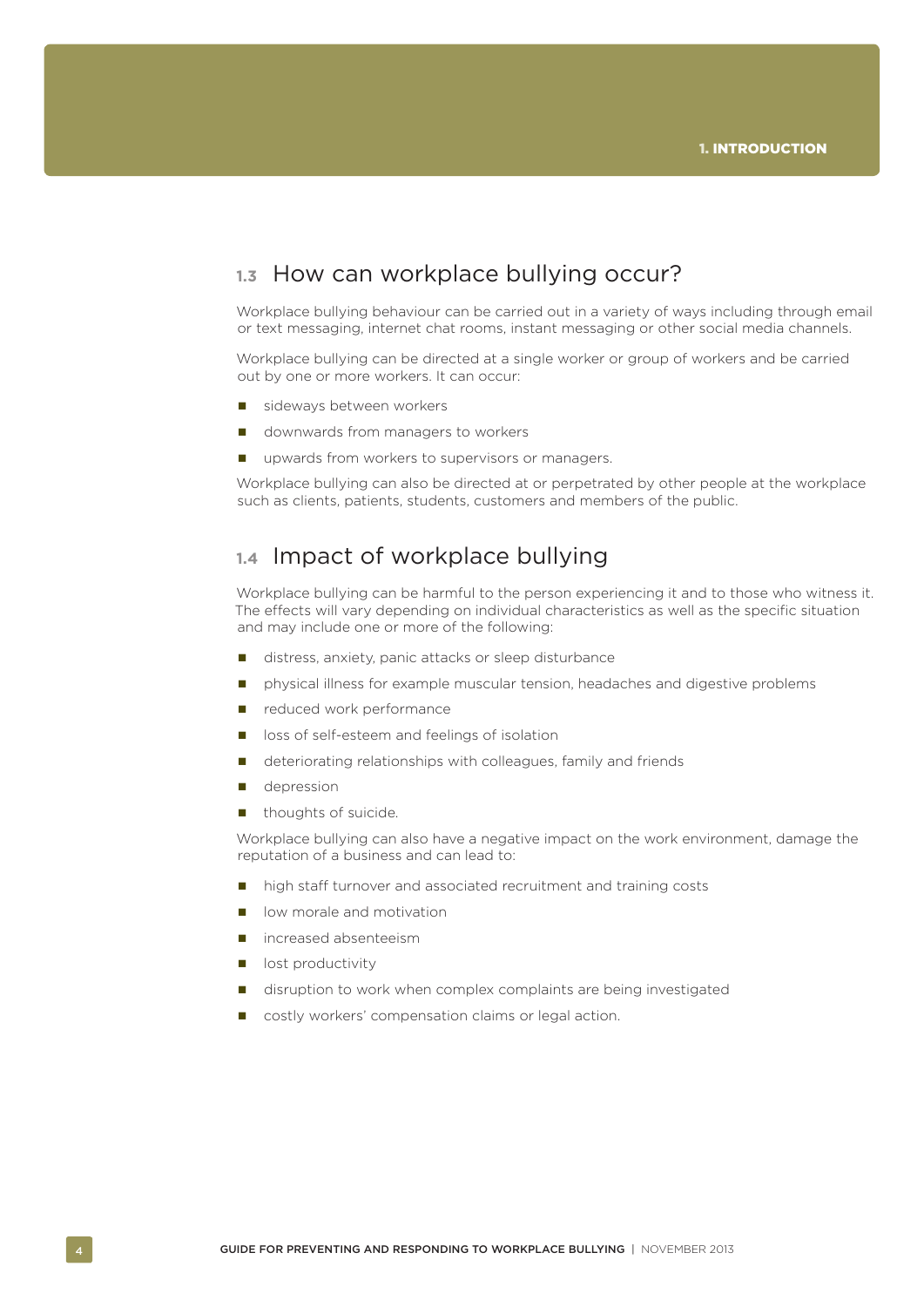## <span id="page-6-0"></span>**1.5** Who has duties in relation to workplace bullying?

Everyone at the workplace has a work health and safety duty and can help to ensure workplace bullying does not occur. 'Health' is defined in the WHS Act as both physical and psychological health.

Table 1 Duties in relation to workplace bullying

| Who                                                  | <b>Duties</b>                                                                                                                                                                                                                                                                   |  |
|------------------------------------------------------|---------------------------------------------------------------------------------------------------------------------------------------------------------------------------------------------------------------------------------------------------------------------------------|--|
| Person<br>conducting<br>a business or<br>undertaking | A person conducting a business or undertaking has the primary duty of<br>care under the WHS Act to ensure, so far as is reasonably practicable, that<br>workers and other people are not exposed to health and safety risks arising<br>from the business or undertaking.        |  |
| (section 19)                                         | This duty includes, so far as is reasonably practicable:                                                                                                                                                                                                                        |  |
|                                                      | providing and maintaining a work environment that is without risks to<br>L.<br>health and safety                                                                                                                                                                                |  |
|                                                      | providing and maintaining safe systems of work<br>L.                                                                                                                                                                                                                            |  |
|                                                      | monitoring the health and safety of workers and the conditions at<br>$\mathbb{Z}$<br>the workplace to ensure that work related illnesses and injuries are<br>prevented                                                                                                          |  |
|                                                      | providing appropriate information, instruction, training or supervision to<br>$\mathbb{Z}$<br>workers and other people at the workplace to allow work to be carried<br>out safely.                                                                                              |  |
| <b>Officers</b>                                      | Officers, such as company directors, must exercise due diligence to ensure                                                                                                                                                                                                      |  |
| (section 27)                                         | the business or undertaking complies with the WHS Act and Regulations.<br>This includes taking reasonable steps to ensure the business or undertaking<br>has and uses appropriate resources and processes to eliminate or minimise<br>risks associated with workplace bullying. |  |
| Workers<br>(section 28)                              | Workers including employees, contractors, subcontractors, labour hire<br>employees, outworkers, apprentices or volunteers have a duty to:                                                                                                                                       |  |
|                                                      | take reasonable care for their own health and safety<br>$\mathbb{Z}$                                                                                                                                                                                                            |  |
|                                                      | take reasonable care that their acts or omissions do not adversely affect<br>$\mathbb{Z}$<br>the health and safety of other people                                                                                                                                              |  |
|                                                      | comply, so far as is reasonably practicable, with any reasonable<br>ш<br>instruction given by the person conducting a business or undertaking,<br>and                                                                                                                           |  |
|                                                      | co-operate with any reasonable policies and procedures of the person<br>L.<br>conducting the business or undertaking, for example a workplace<br>bullying policy.                                                                                                               |  |
| Others<br>(section 29)                               | Other people at a workplace, such as visitors and clients, have similar<br>duties to that of a worker and must:                                                                                                                                                                 |  |
|                                                      | take reasonable care for their own health and safety<br>L.                                                                                                                                                                                                                      |  |
|                                                      | take reasonable care that their acts or omissions do not adversely affect<br>ш<br>the health and safety of other people, and                                                                                                                                                    |  |
|                                                      | comply, so far as is reasonably practicable, with any reasonable<br>L.<br>instruction given by the person conducting a business or undertaking.                                                                                                                                 |  |

GUIDE FOR PREVENTING AND RESPONDING TO WORKPLACE BULLYING | NOVEMBER 2013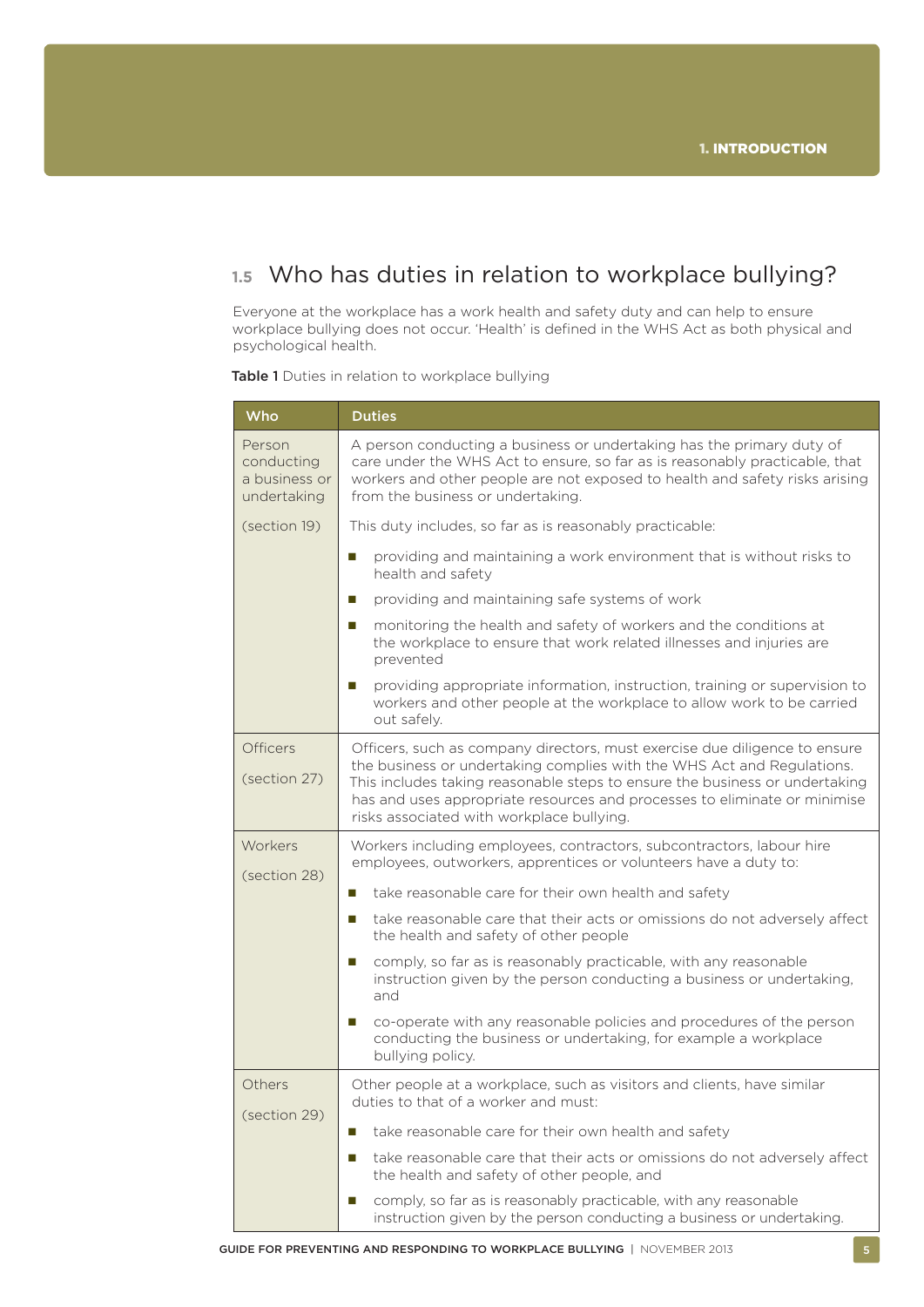### <span id="page-7-0"></span>**1.6** How can the risk of workplace bullying be managed?

Health and safety risks in a workplace must be eliminated so far as is reasonably practicable. If this is not possible, the risks must be minimised so far as is reasonably practicable. The risk of workplace bullying can be eliminated or minimised by taking a pro-active approach described in Chapter 2 that involves:

- early identification of unreasonable behaviour and situations likely to increase the risk of workplace bullying
- **n** implementing control measures to manage the risks, and
- monitoring and reviewing the effectiveness of the control measures.

(or are likely to be) directly affected by a work health and safety matter.

#### CONSULTING WORKERS

Section 47

Section 48

If the workers are represented by a health and safety representative, the consultation must involve that representative.

The person conducting the business or undertaking must consult, so far as is reasonably practicable, with workers who carry out work for the business or undertaking who are

Consultation involves sharing information, giving workers a reasonable opportunity to express their views and taking those views into account before making decisions on health and safety matters.

Consultation enables workers to have input in developing policies and procedures for workplace bullying that are best suited to the needs of the business or undertaking. Effective consultation can also help raise awareness of workplace bullying. Consultation with workers is required when:

- making decisions about measures to control the risks of workplace bullying, including policies and procedures for preventing and responding to workplace bullying
- making decisions about procedures for providing information and training on workplace bullying
- proposing changes that may affect the health and safety of workers.

Consultation can be conducted in various ways to suit the nature and size of the business.

### CONSULTING, CO-OPERATING AND CO-ORDINATING ACTIVITIES WITH OTHER DUTY HOLDERS

Section 46

If more than one person has a duty in relation to the same matter, each person with the duty must, so far as is reasonably practicable, consult, co-operate and co-ordinate activities with all other persons who have a work health or safety duty in relation to the same matter.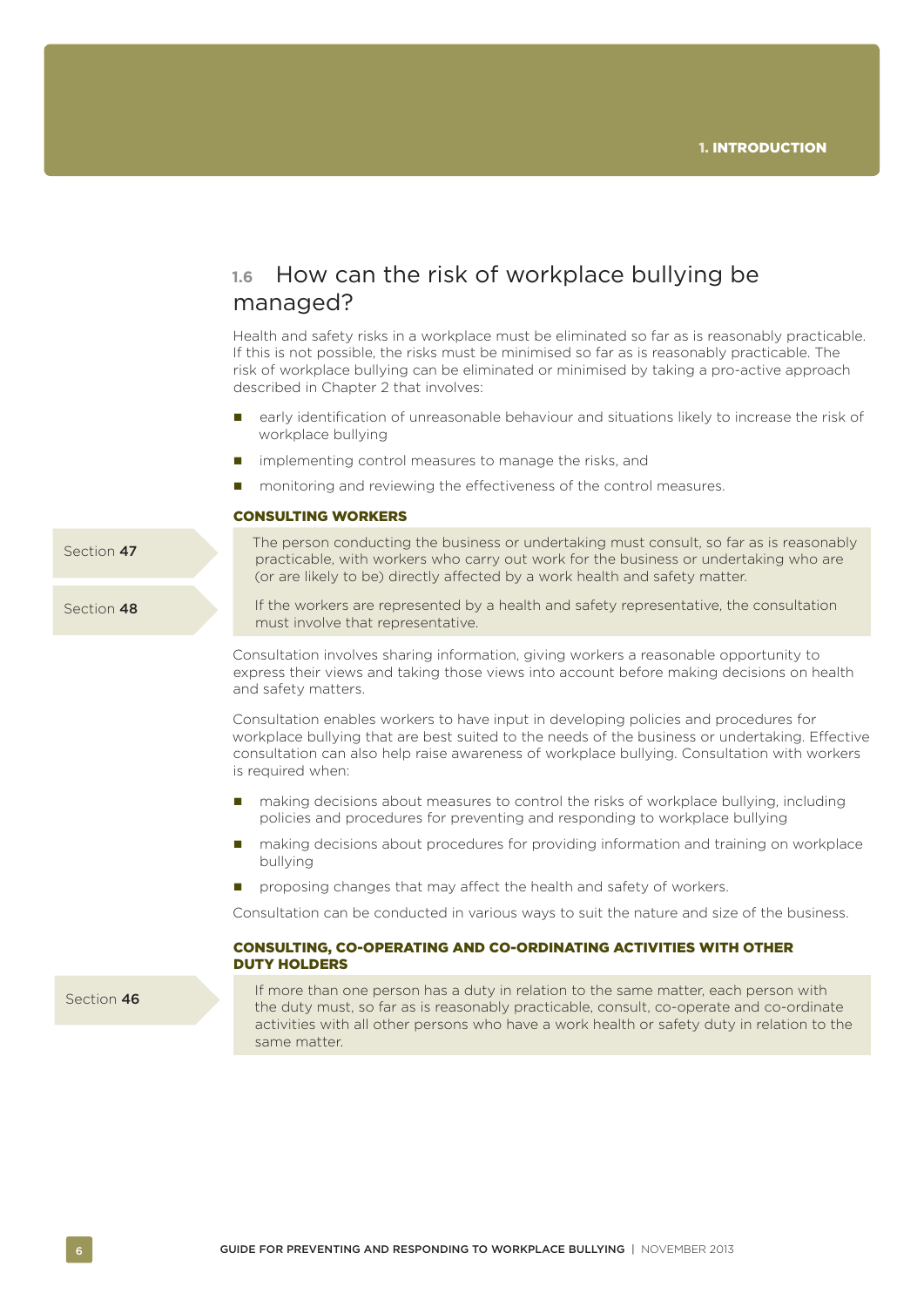In some situations there may be a risk of a worker being bullied by a worker of another business.

For example, labour hire workers may be exposed to workplace bullying by workers in a host business and vice versa. Both the on-hire company and the host business have a duty of care to manage the risk of workplace bullying. The businesses must consult and co-operate with each other on the standards of behaviour expected in the workplace including workplace bullying policies and procedures. They should develop an agreed approach for the reporting and investigation of potential workplace bullying incidents.

Further guidance on consultation is in the Code of Practice: *Work health and safety consultation, co-operation and co-ordination*.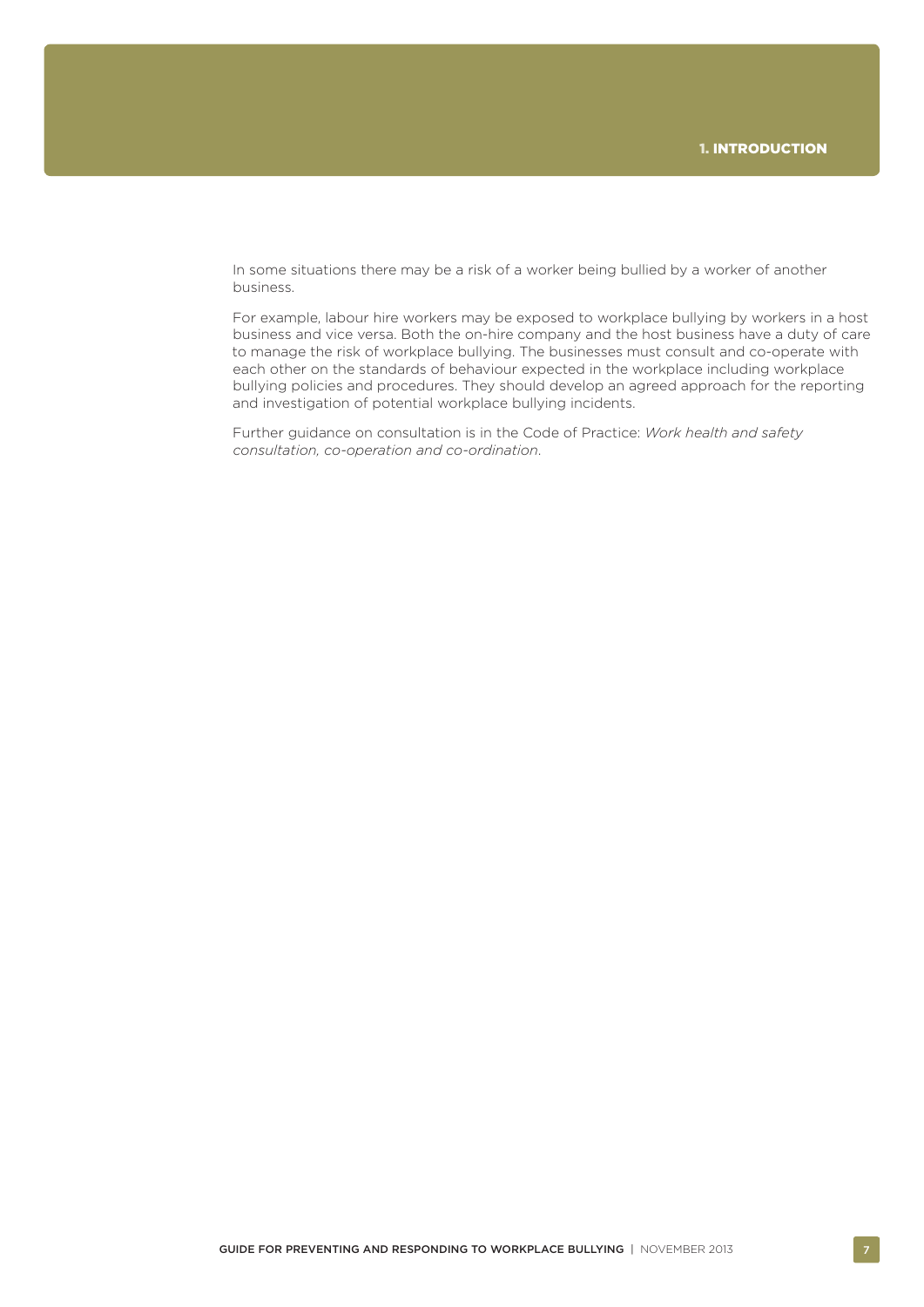<span id="page-9-0"></span>There is a risk of workplace bullying wherever people work together. There may not be obvious signs of bullying at the workplace but this does not mean it is not occurring.

Workplace bullying is best dealt with by taking steps to prevent it before it creates a risk to health and safety.

### **2.1** Identifying the potential for workplace bullying

Processes that may help identify workplace bullying or the potential for it to occur include:

- **Paramental regular consultation with workers and where they exist health and safety representatives** and health and safety committees, including discussions aimed at finding out if bullying is occurring or if there are factors likely to increase the risk of workplace bullying—for some businesses conducting an anonymous survey may be useful)
- seeking feedback when workers leave the business, for example holding exit interviews
- **E** seeking feedback from managers, supervisors or other internal and external parties
- **n** monitoring incident reports, workers compensation claims, patterns of absenteeism, sick leave, staff turnover and records of grievances to establish regular patterns or sudden unexplained changes
- **recognising changes in workplace relationships between workers, customers and** managers.

Research indicates there are a number of factors which may increase the risk of workplace bullying occurring in the workplace, for example:

- *presence of work stressors* high job demands, limited job control, organisational change, role conflict and ambiguity, job insecurity, an acceptance of unreasonable workplace behaviours or lack of behavioural standards, unreasonable expectations of clients or customers
- *leadership styles*
	- **u** autocratic behaviour that is strict and directive and does not allow workers to be involved in decision making
	- behaviour where little or no guidance is provided to workers or responsibilities are inappropriately and informally delegated to subordinates
- *systems of work* lack of resources, lack of training, poorly designed rostering, unreasonable performance measures or timeframes
- *work relationships* poor communication, low levels of support or work group hostility
- *workforce characteristics* groups of workers that are more at risk of being exposed to workplace bullying including:
	- **E** casual workers
	- voung workers
	- new workers
	- **a** apprentices/trainees
	- **injured workers and workers on return to work plans**
	- piece workers
	- **U** workers in a minority group because of ethnicity, religion, disability, gender or sexual preferences.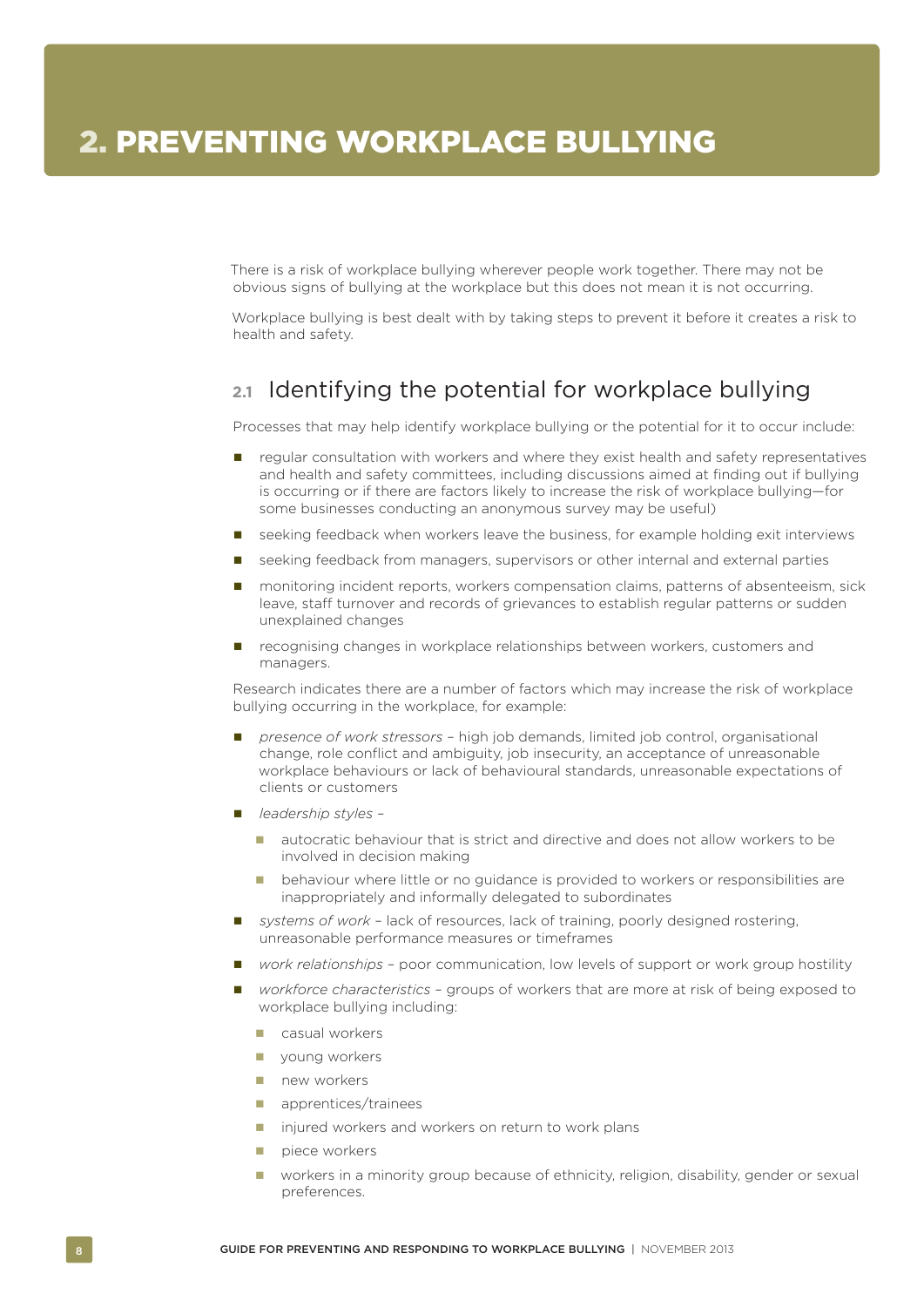### <span id="page-10-0"></span>**2.2** Controlling the risks

The risk of workplace bullying can be eliminated or minimised so far as is reasonably practicable by creating a positive work environment where everyone treats each other with respect. A combination of control measures aimed at both the organisational level and at individual behaviours should be considered.

#### SET THE STANDARD OF WORKPLACE BEHAVIOUR

A person conducting a business or undertaking can set and enforce clear standards of behaviour through a code of conduct or a workplace policy that outlines what is and is not appropriate behaviour and what action will be taken to deal with unacceptable behaviour. It can apply to all behaviours that occur in connection with work, even if they occur outside normal working hours.

The advantage of this approach is that unreasonable behaviours can be addressed before they escalate into workplace bullying.

#### *Implement a workplace bullying policy*

A policy designed to prevent workplace bullying may be a stand-alone policy or incorporated into a broader code of conduct or work health and safety policy. Whatever form the policy takes, it must be developed in consultation with workers and should include:

- a statement that the organisation is committed to preventing workplace bullying as part of providing a safe and healthy work environment
- **the standard of behaviour expected from workers and others in the workplace**
- a statement, where relevant, that the policy includes communication through email, text messaging and social media
- **n** how and where to report incidents of unreasonable behaviour
- $\blacksquare$  the process for responding to reports
- $\blacksquare$  the consequences for not complying with the policy
- $\blacksquare$  the process for managing vexatious reports.

An example of a workplace bullying policy is at Appendix A, although it does not have to be a written document. Implementing a policy in a small business may simply involve the business owner advising workers and reminding them when necessary that bullying behaviour is not tolerated in the workplace, what to do if it does occur and what action will be taken.

To be effective, the policy should be easily accessible and consistently applied. It should be communicated and promoted through notice boards, the intranet, team meetings and by managers discussing the policy with their staff.

#### DESIGN SAFE SYSTEMS OF WORK

- **E** Clearly define jobs and seek regular feedback from workers about their role and responsibilities.
- **Provide workers with the resources, information and training they need to carry out their** tasks safely and effectively.
- Review and monitor workloads and staffing levels.
- Develop and maintain effective communication throughout workplace change including restructuring or downsizing.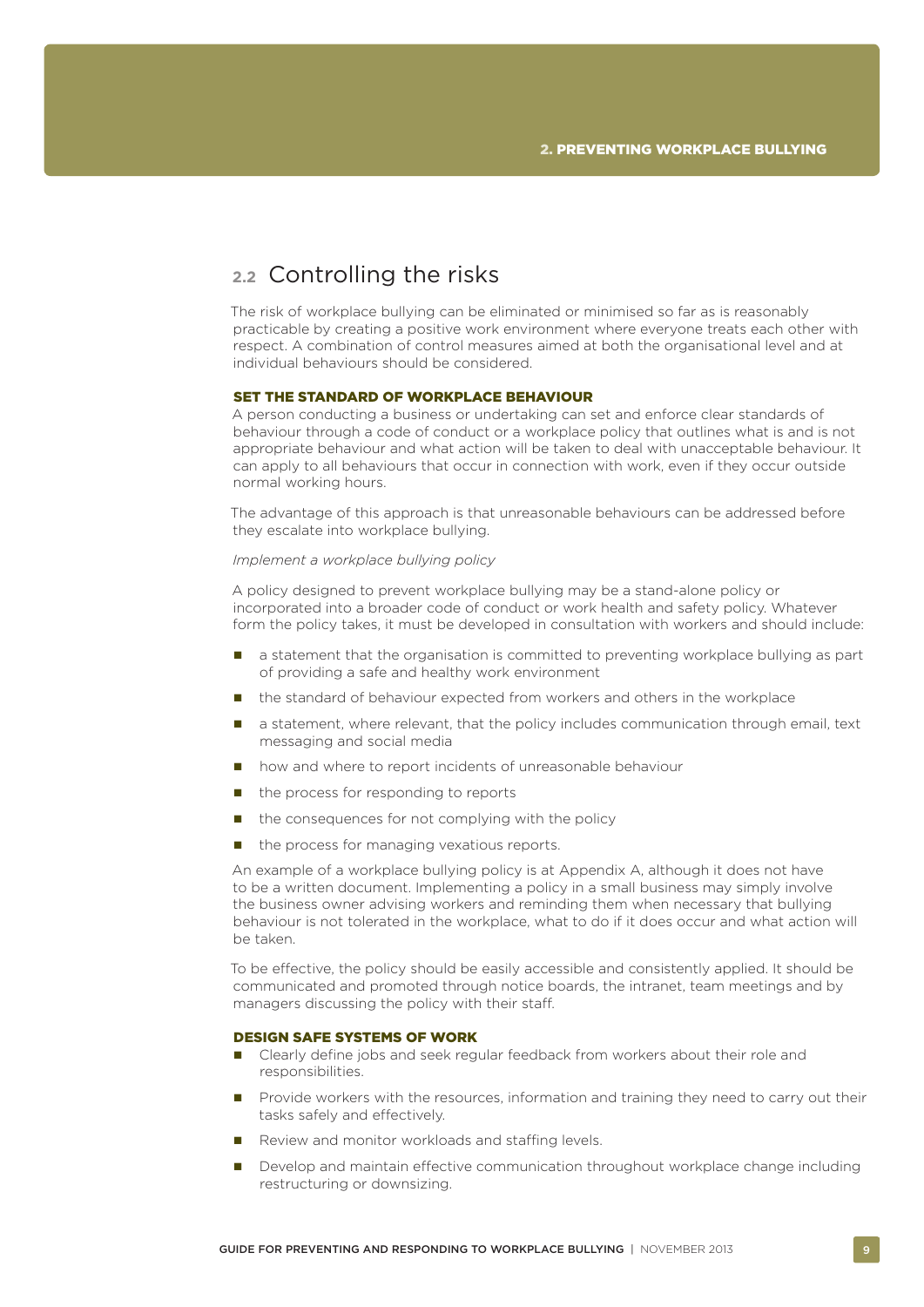#### DEVELOP PRODUCTIVE AND RESPECTFUL WORKPLACE RELATIONSHIPS

- **Promote positive leadership styles by providing training for managers and supervisors** on:
	- **communicating effectively and engaging workers in decision-making**
	- **P** providing constructive feedback both formally and informally
	- **E** effectively managing workloads
	- people and performance management.
- Mentor and support new and poor performing managers and workers.
- Facilitate teamwork and co-operation.
- **Ensure supervisors act in a timely manner on unreasonable behaviour they see or** become aware of.

Good management practices and effective communication can help create a workplace environment that discourages bullying.

#### *Dealing with external parties*

Where there is a risk of workplace bullying by other people, for example clients, the following control measures may be considered:

- communicate the expected standard of behaviour through a code of conduct or in contracts and agreements
- **EX** empower workers to refuse or suspend service if other people fail to comply with the expected standard of behaviour
- **P** provide support to workers who are exposed to unreasonable behaviour
- **Indement control measures to eliminate or minimise the risk of workplace violence.**

#### IMPLEMENT REPORTING AND RESPONSE PROCEDURES

If a worker considers they are being bullied they will be more likely to report it if they know there is a reporting process in place and that it will be followed as soon as a report is received.

Reporting can be encouraged by:

- making it clear that victimisation of those who make reports will not be tolerated
- ensuring consistent, effective and timely responses to reports
- being transparent about dealing with workplace bullying by regularly providing information on the number of reports made, how they were resolved and what actions were taken—see section 3.3 on balancing confidentiality and transparency.

It is important for those who experience or witness workplace bullying to know who they can talk to in the business, that a report will be taken seriously and confidentiality will be maintained. Implementing effective response procedures will help respond to reports of bullying in a consistent and reasonable way. They should be used each time a report of bullying is made and be flexible enough to fit the different circumstances of each report. Procedures should be designed to suit the size and structure of the organisation. A procedure should:

- $\blacksquare$  be in plain English and if necessary available in other languages
- outline how issues will be dealt with when a report of workplace bullying is made or received including broad principles to ensure the process is objective, fair and transparent—see section 3.2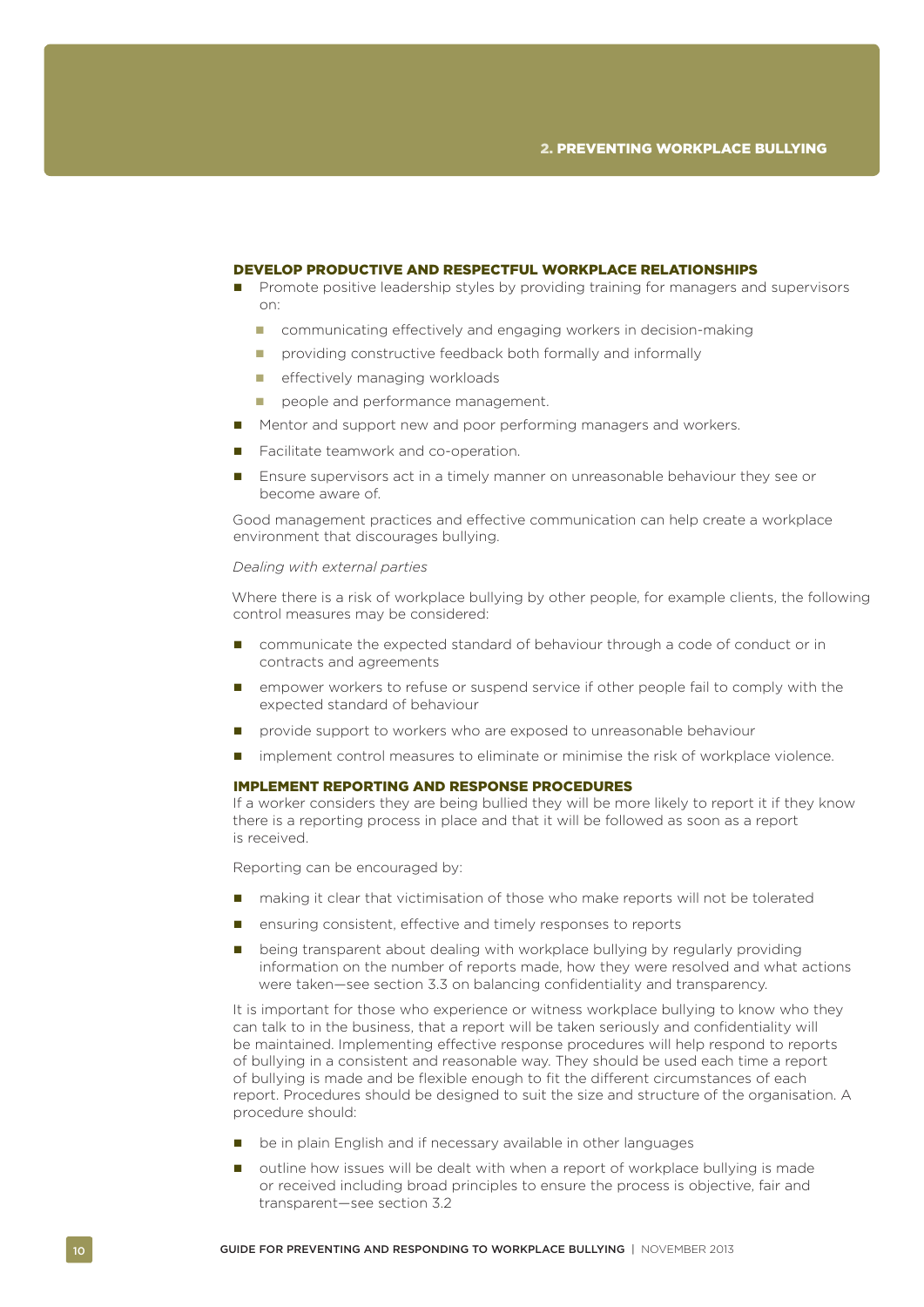- **E** clearly state the roles of individuals such as managers and supervisors
- identify external avenues available to workers where allegations of workplace bullying have been unable to be resolved internally.

A procedure must be developed in consultation with workers and health and safety representatives (if any).

#### PROVIDE TRAINING AND INFORMATION

Workers including managers and supervisors should be aware of their roles in relation to preventing and responding to workplace bullying and have the appropriate skills to take action where necessary.

#### *Training*

Induction training for workers should include information on:

- the standards of behaviour expected in the workplace including the use of social media if relevant
- **n** how workplace bullying should be reported and how such reports are managed
- where to go for more information and assistance.

Training for workers can be provided in various ways including through online courses, podcasts and face-to-face training. A training program should cover:

- awareness of the impact certain behaviours can have on others
- **n** the work health and safety duties and responsibilities relating to workplace bullying
- measures used to prevent workplace bullying from occurring
- how individuals can respond to workplace bullying
- how to report workplace bullying
- how workplace bullying reports will be responded to including timeframes.

Managers and supervisors should also be trained in how to respond to workplace bullying reports and in skills that will help develop productive and respectful workplace relationships.

Training should be tailored to meet the needs of workers and suit the nature of the workplace and the workforce, for example levels of literacy.

#### *Providing workers with information*

Information about workplace bullying can be given to workers in a number of ways including:

- **u** talking directly with workers by holding team meetings, tool box talks or speaking oneon-one with them at the beginning of the work day
- handing out company newsletters or pamphlets
- $\blacksquare$  including information sheets in payslips
- displaying posters around the workplace
- through email messages or intranet announcements.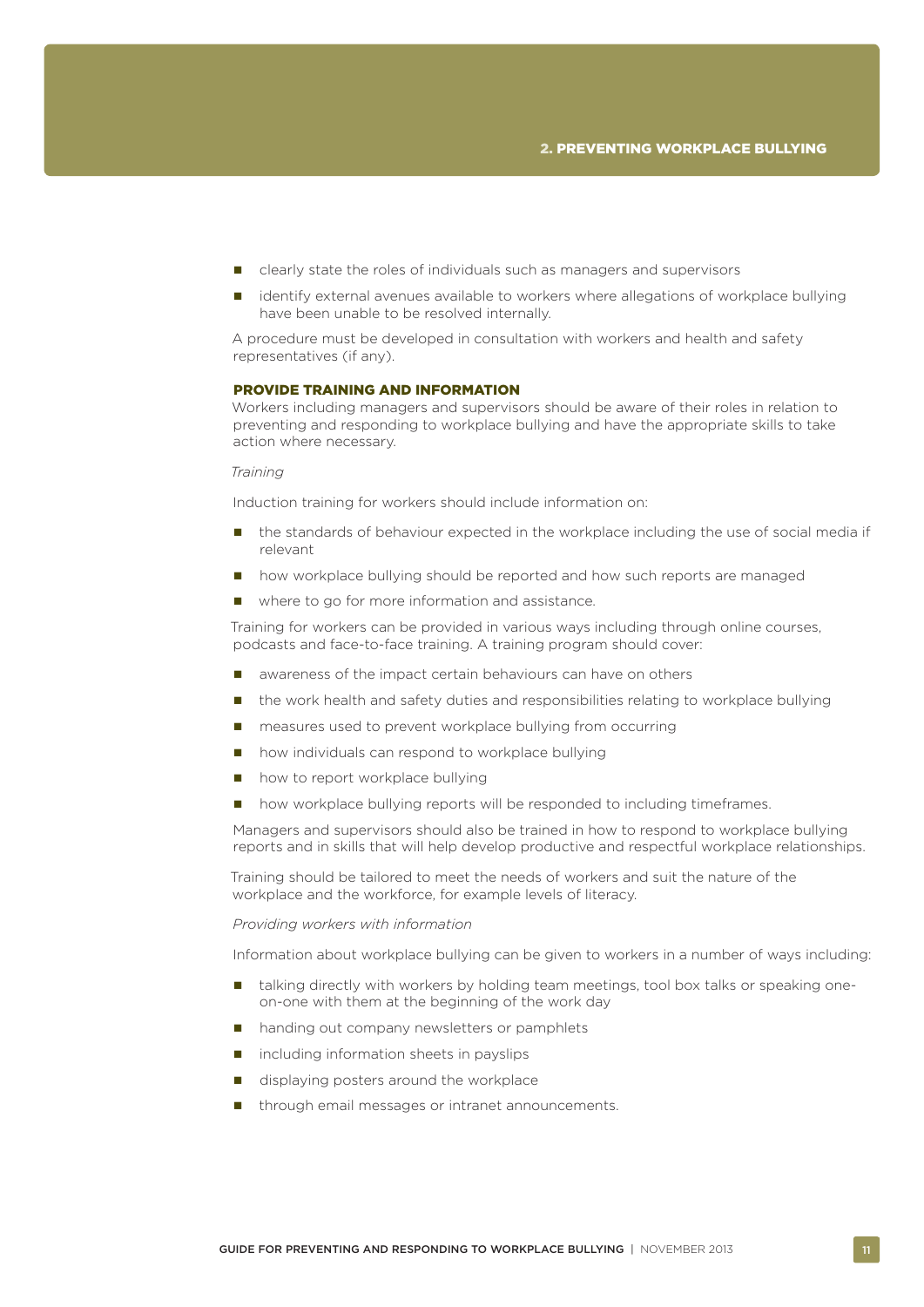### <span id="page-13-0"></span>**2.3** Monitoring and reviewing

Once control measures have been implemented they should be monitored and reviewed to ensure they are effective in managing the risk of workplace bullying. If the control measures do not work the situation should be analysed further to determine how to fix the problem.

A review must be carried out in consultation with workers and their health and safety representatives (if any). A review can be conducted at any time but it is recommended it is conducted:

- when workplace bullying has been substantiated
- at the request of a health and safety representative or a health and safety committee
- when new or additional information or research about workplace bullying becomes available
- according to a scheduled review date.

Information for a review can be obtained from the same sources used when identifying the potential for workplace bullying, for example:

- confidential surveys
- **E** exit interviews
- **P** records of sick leave.

Gathering evidence to answer the following questions may help in a review:

- Are supervisors and managers trained to recognise and deal with workplace bullying? Has the training been effective?
- Has awareness been raised amongst staff about workplace bullying?
- Do workers speak up about unreasonable behaviour?
- Has there been a change in workplace morale and behaviour over time?
- Are workplace bullying policies being consistently enforced?
- Are reports of workplace bullying being responded to quickly and effectively?

Results of reviews and suggested improvements should be reported to managers, board members and where applicable health and safety representatives and health and safety committees.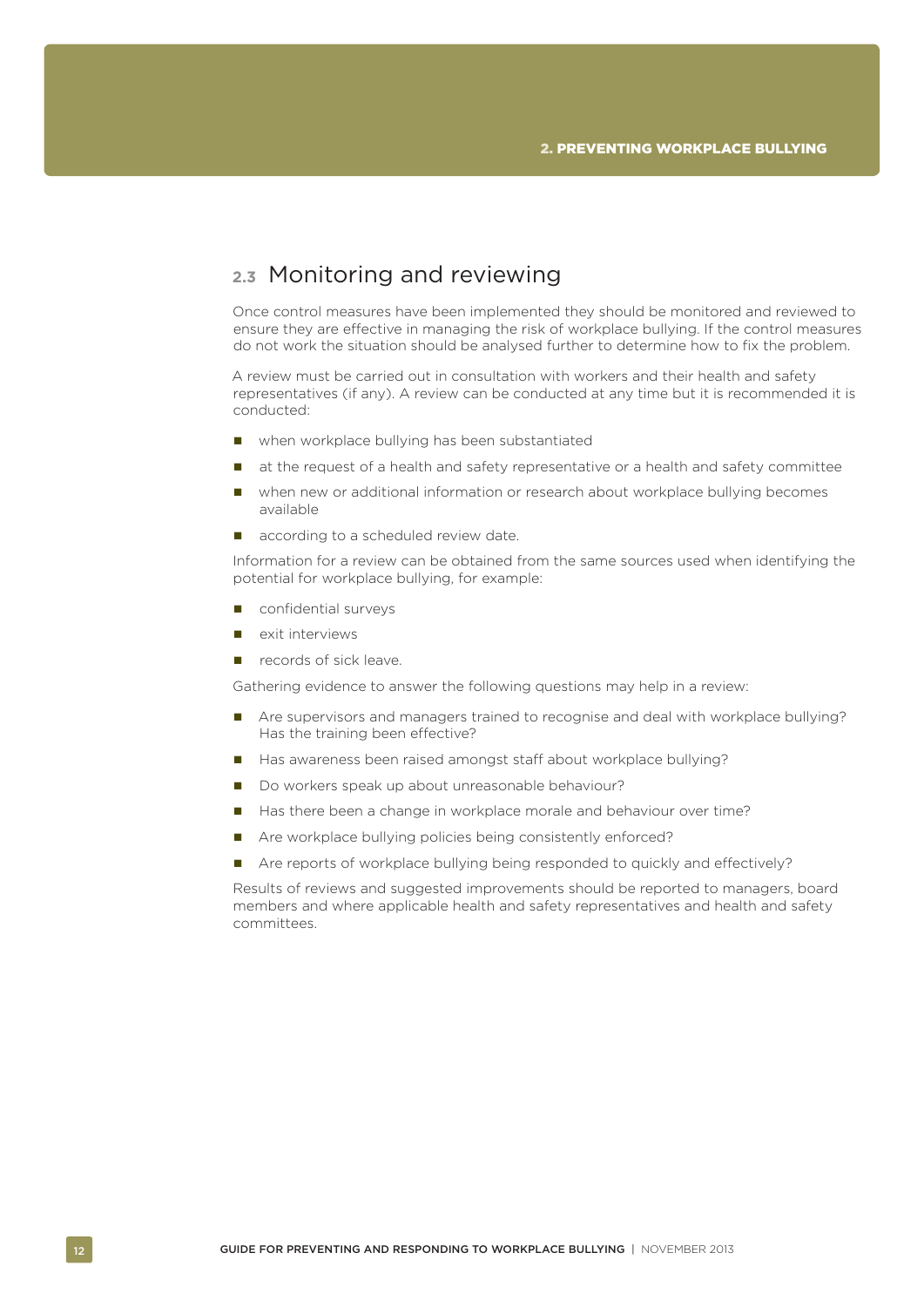<span id="page-14-0"></span>Workplace bullying may be identified and reported by those subject to the behaviour or by witnesses. A person can raise or report workplace bullying verbally or in writing by:

- **n** informing a supervisor, manager or business owner
- **n** informing their health and safety representative or union representative
- using established reporting procedures.

A manager or supervisor may also identify a risk of workplace bullying through changes in the workplace, for example increased absences, changes in workers' performance or low staff morale.

For ease of reading, references to 'reports of workplace bullying' in this Chapter are intended to encompass all of the ways in which bullying might be identified, raised or reported including verbally and in writing.

### **3.1** How to respond to workplace bullying

Workplace bullying is best managed by responding as soon as possible after becoming aware there is a problem. Responses to workplace bullying will vary depending on the situation, the number of parties involved and the size and structure of the workplace.

Consider the following when responding to workplace bullying:

#### Is the behaviour bullying or not?

The type of behaviour occurring may need to be determined to develop an appropriate response. For example, if the behaviour is discrimination or sexual harassment it will require a different response to workplace bullying.

#### Does the situation warrant measures to minimise the risk of ongoing harm?

If necessary interim measures should be taken to minimise the risk to health or safety. This may involve temporarily reassigning tasks, separating the parties involved or granting leave.

#### Do I have a clear understanding of the issues?

Seek additional information to ensure a clear understanding of the parties involved and the specific behaviour or behaviours thought to be unreasonable. This may be achieved by speaking to others who may have observed or participated in the behaviour.

#### ■ Do I need additional information or assistance?

People with specialist roles in the organisation or external specialists may be able to provide information, help identify the issues and develop potential responses to address the behaviour.

#### Can the matter be safely resolved between the parties or at a team level?

In some situations it may be possible to use a no-blame conciliatory approach to help individuals reach an outcome that will ensure the unreasonable behaviour ceases. A proposed resolution should be discussed with the person who reported the behaviour to check they are comfortable with it.

#### ■ Should the matter be progressed to an investigation?

Depending on the severity or complexity, some matters may need to be investigated. Chapter 4 provides further guidance on the investigation process.

A person may choose to resolve issues by self-managing the situation. This usually involves telling the other person the unreasonable behaviour is not welcome and asking for it to stop. If an individual does not feel safe or confident with approaching the other person they can seek the assistance of a supervisor or manager, human resources officer, their health and safety representative or union representative.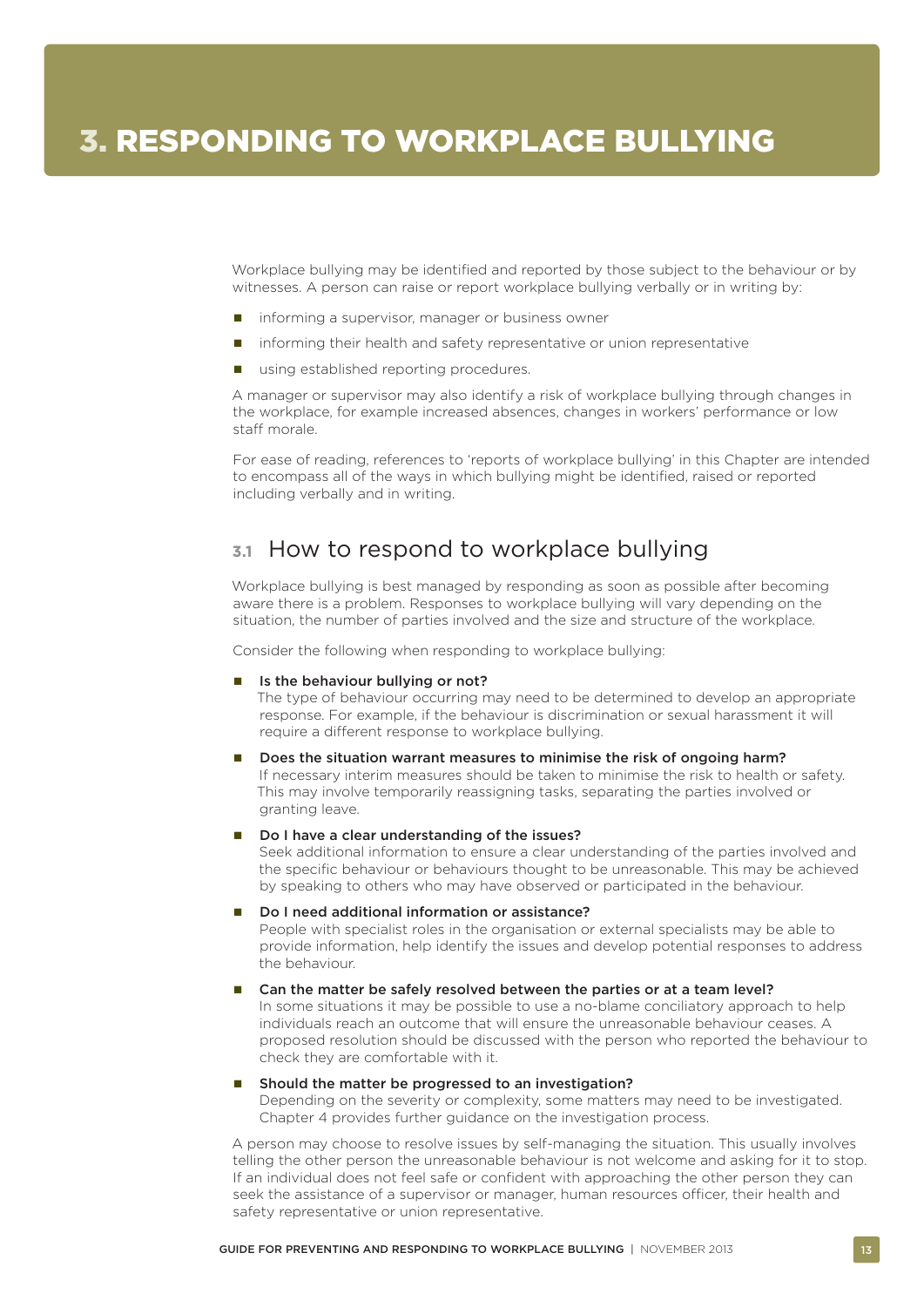<span id="page-15-0"></span>Anyone asked to act on behalf of an individual should use a confidential and nonconfrontational approach. Providing training to workers about workplace bullying may help workers understand how to deal with issues such as conflict, confidentiality and related issues.

#### *The role of supervisors and line managers*

Supervisors and line managers should intervene when they observe unreasonable behaviour in their work teams or if they are requested to intervene by a member of their team. If a supervisor or manager approaches an individual directly about their behaviour they should record the actions taken. Supervisors should know how and when it is appropriate to escalate an issue.

#### *The role of health and safety representatives*

Health and safety representatives can raise issues on behalf of workers in their work group. They can also give advice to workers in their work group on how to approach an issue. The health and safety representative is not responsible for trying to resolve the matter.

### **3.2** Principles when responding to reports of workplace bullying

Effectively responding to issues when they are raised can stop the situation happening again and reinforce to workers that workplace bullying is treated seriously and consistently by the organisation. The following table sets out the principles that should be applied when handling reports of workplace bullying.

| <b>Principles</b>                       | <b>Actions</b>                                                                                                                                                                                                                                                                                                                                                                         |
|-----------------------------------------|----------------------------------------------------------------------------------------------------------------------------------------------------------------------------------------------------------------------------------------------------------------------------------------------------------------------------------------------------------------------------------------|
| Act promptly                            | Reports should be responded to quickly, reasonably and within<br>established timelines. Relevant parties should be advised of how<br>long it will likely take to respond to the report and should be kept<br>informed of the progress to provide reassurance the report has not<br>been forgotten or ignored.                                                                          |
| <b>Treat all matters</b><br>seriously   | All reports should be taken seriously and assessed on their merits<br>and facts.                                                                                                                                                                                                                                                                                                       |
| Maintain<br>confidentiality             | The confidentiality of all parties involved should be maintained.<br>Details of the matter should only be known by those directly<br>concerned.                                                                                                                                                                                                                                        |
| <b>Ensure</b><br>procedural<br>fairness | The person who is alleged to have perpetrated the bullying<br>behaviour should be treated as innocent unless the allegations are<br>proven to be true. Allegations must be put to the person they are<br>made against and they must be given a chance to explain his or her<br>version of events.<br>The opportunity to have decisions reviewed should be explained to<br>all parties. |

Table 2 Responding to workplace bullying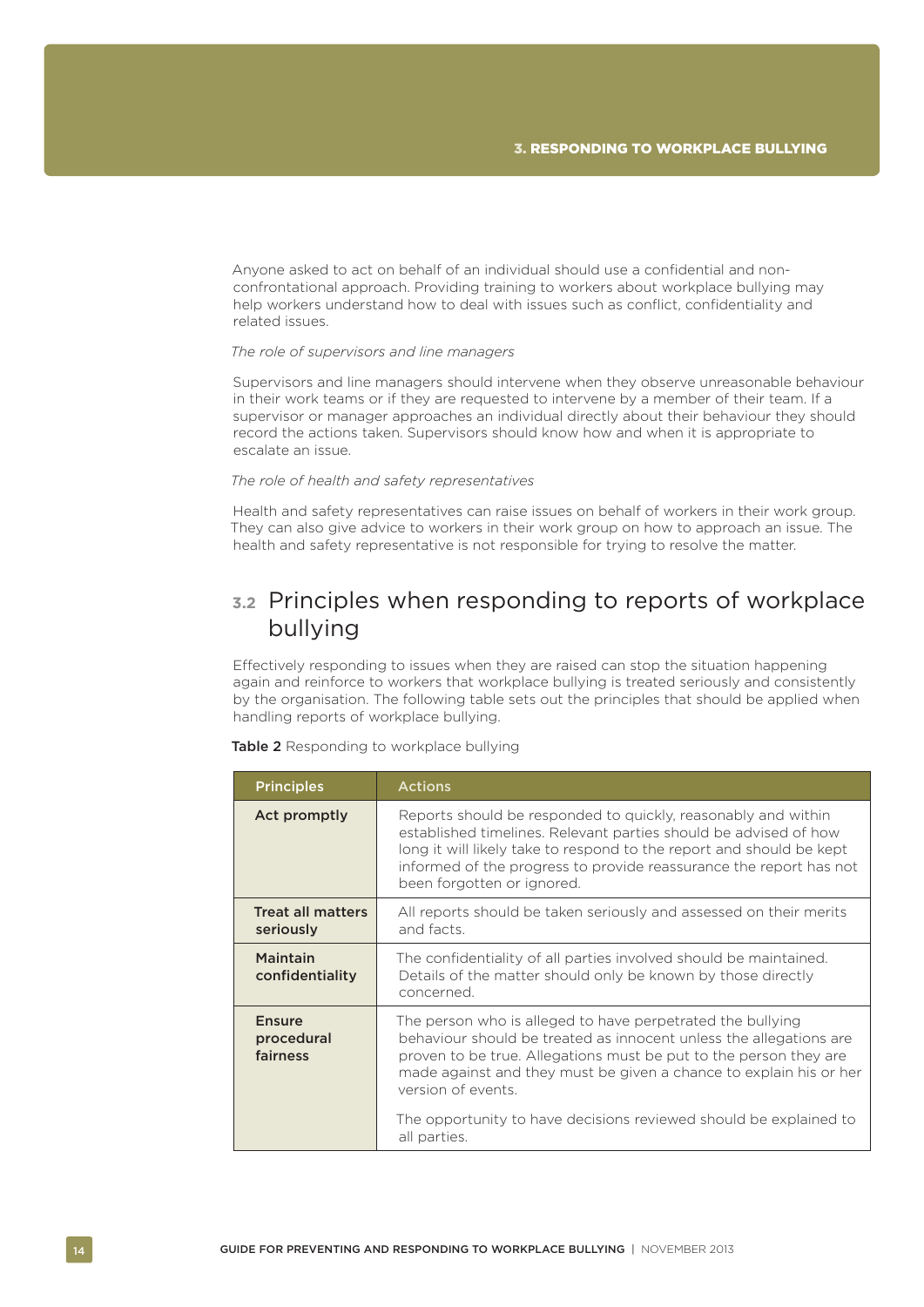<span id="page-16-0"></span>

| <b>Principles</b>                      | <b>Actions</b>                                                                                                                                                                                                                                                                                                                                                                                                                              |  |
|----------------------------------------|---------------------------------------------------------------------------------------------------------------------------------------------------------------------------------------------------------------------------------------------------------------------------------------------------------------------------------------------------------------------------------------------------------------------------------------------|--|
| <b>Be neutral</b>                      | Impartiality towards everyone involved is critical. This includes<br>the way people are treated throughout the process. The person<br>responding to the report should not have been directly involved<br>and they should also avoid personal or professional bias.                                                                                                                                                                          |  |
| Support all<br>parties                 | Once a report has been made, the parties involved should be<br>told what support is available, for example employee assistance<br>programs, and allowed a support person to be present at<br>interviews or meetings e.g. health and safety representative, union<br>representative or work colleague.                                                                                                                                       |  |
| Do not<br>victimise                    | It is important to ensure anyone who reports workplace bullying<br>is not victimised for doing so. The person accused of workplace<br>bullying and witnesses should also be protected from victimisation.                                                                                                                                                                                                                                   |  |
| Communicate<br>process and<br>outcomes | All parties should be informed of the process, how long it will take<br>and what they can expect will happen during and at the end of the<br>process. Should the process be delayed for any reason, all parties<br>should be made aware of the delay and advised when the process<br>is expected to resume. Finally, reasons for actions that have been<br>taken and in some circumstances not taken should be explained to<br>the parties. |  |
| Keep records                           | The following should be recorded:<br>the person who made the report<br>ш<br>when the report was made<br>П<br>to whom the report was made<br>П<br>the details of the issue reported<br>П<br>action taken to respond to the issue<br>П<br>any further action required - what, when and by whom.<br>ш<br>Records should also be made of conversations, meetings and<br>interviews detailing who was present and the agreed outcomes.           |  |

### **3.3** Balancing confidentiality and transparency

Both confidentiality and transparency are essential to maintain the integrity of the policies and procedures used to manage workplace bullying.

#### **Confidentiality**

Failure to maintain confidentiality can lead to workers mistrusting the reporting process. Confidentiality should be considered in what information, how and to whom it is communicated. To limit breaches of confidentiality, measures include:

- **discussing sensitive or private information with third parties only if they need to know** and with the permission of those involved
- **E** secure storage, coding and access to files and documentation on the workplace bullying report
- conducting discussions in a private location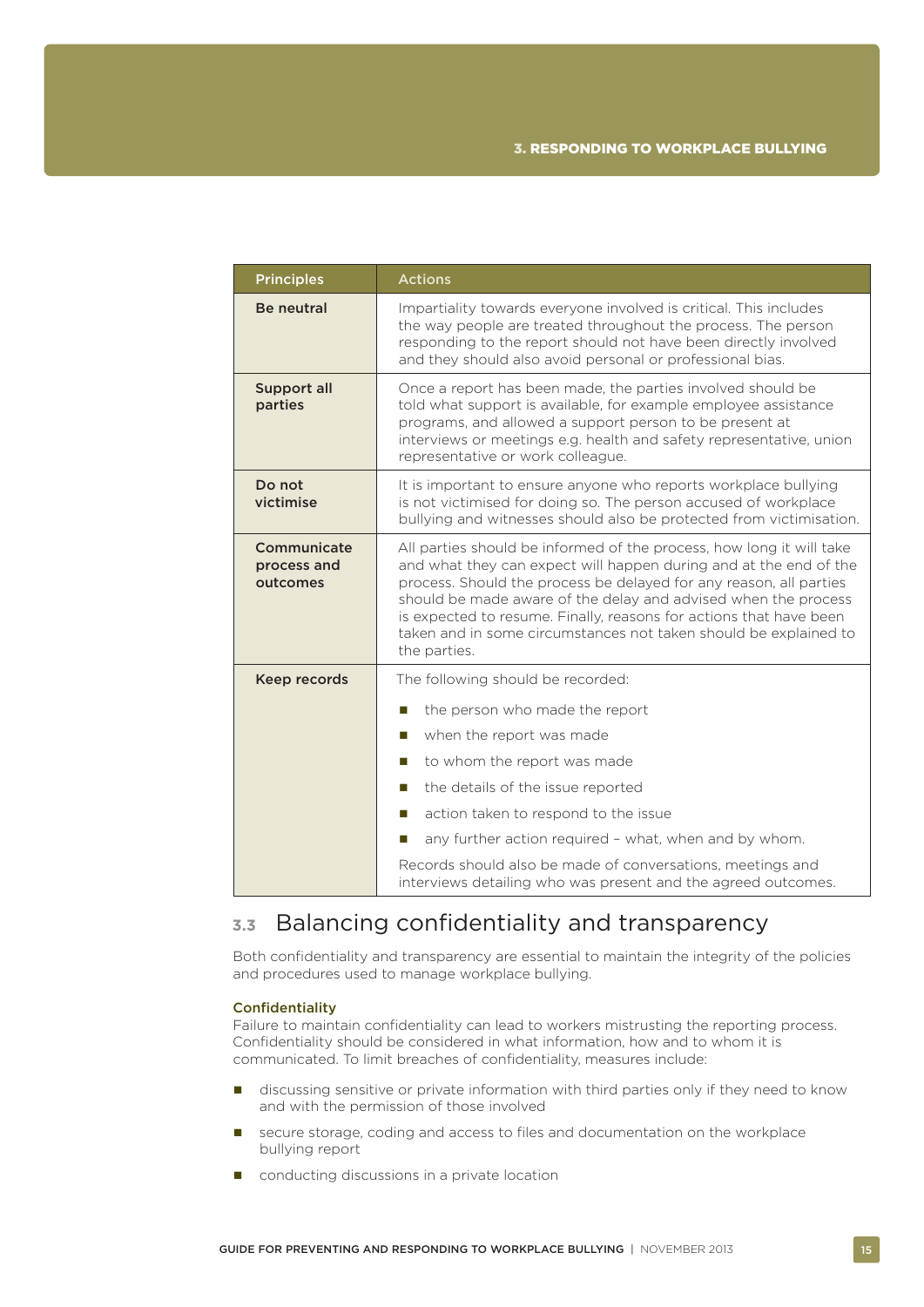- <span id="page-17-0"></span>choosing appropriate times or locations for printing, copying or disposing of materials.
- It is important the parties involved in the complaint are instructed:
- to maintain confidentiality of the materials presented, discussed or submitted
- how to maintain confidentiality, for example who they can and cannot speak to about the matter.

#### TRANSPARENCY FOR THE PARTIES INVOLVED

Transparency of the report handling process promotes accountability. It allows the parties involved to be fully informed about how the report is going to be handled. The parties should be made aware of:

- **n** the steps and estimated timeframes for resolving or investigating the workplace bullying report
- $\blacksquare$  the name and details of a contact person
- **P** progress reports and an explanation for delays
- $\blacksquare$  the outcome of actions taken and the reasons for decisions made
- the right of review if the parties are not satisfied with the outcome.

#### TRANSPARENCY FOR THE ORGANISATION

An organisation can show it is committed to managing the risk of workplace bulling by highlighting activities that have been or will be undertaken to resolve workplace bullying. Generic information on workplace bullying reports and how these were handled can be provided to workers or to external parties, for example through public reports.

Information that could be considered for disclosure may include:

- the number of reports received and the number of reports resolved
- $\blacksquare$  time taken to complete investigations
- whether investigations were conducted internally or externally
- $\blacksquare$  the general nature of the outcomes.

This helps to generate confidence that the organisation is serious about preventing bullying.

### **3.4** Actions after reports of workplace bullying are resolved

After a report of workplace bullying is resolved there should be a follow-up review to check the health and safety of the parties involved, to offer support and to find out whether actions taken to stop the workplace bullying have been effective. These may include:

- **n** offering professional counselling
- providing mentoring and support from a senior manager
- **P** providing training and relevant professional or skills development
- $\blacksquare$  redressing inequality resulting from the bullying behaviour
- re-instating lost entitlements resulting from the bullying behaviour e.g. re-crediting leave
- **n** monitoring behaviours of the affected work group
- organising work in another area of the organisation.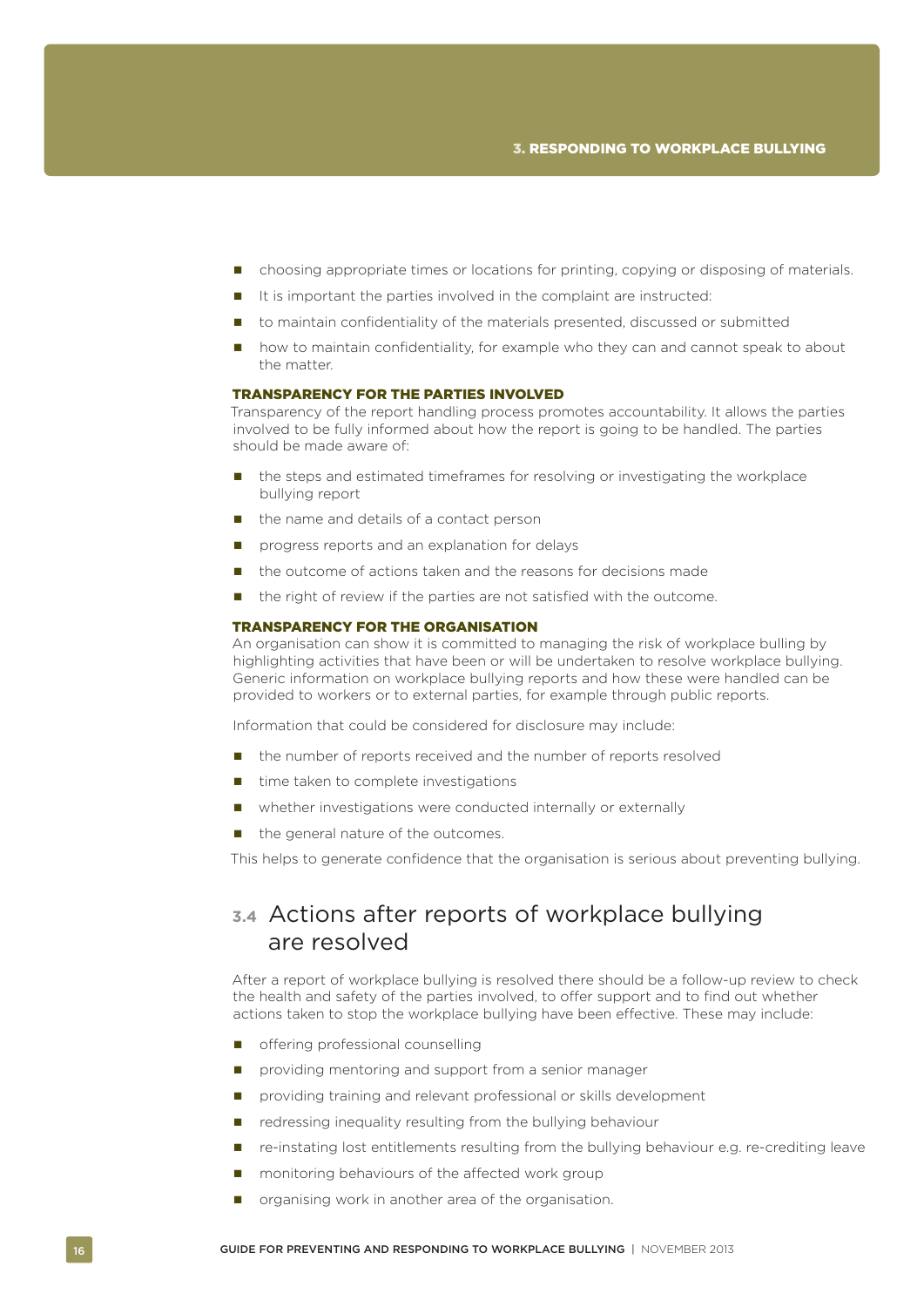#### REVIEWING THE SYSTEMS OF WORK

After addressing a specific workplace bullying issue, a person conducting a business or undertaking should also examine the work situation to identify and address any underlying factors that may increase the risk of workplace bullying. For example, review the systems of work including workloads and staffing levels and the effectiveness of procedures and training.

Keeping records on reports of workplace bullying and actions taken as recommended in section 3.2 can be useful in analysing trends to help prevent bullying from recurring in the future. Records should remain confidential.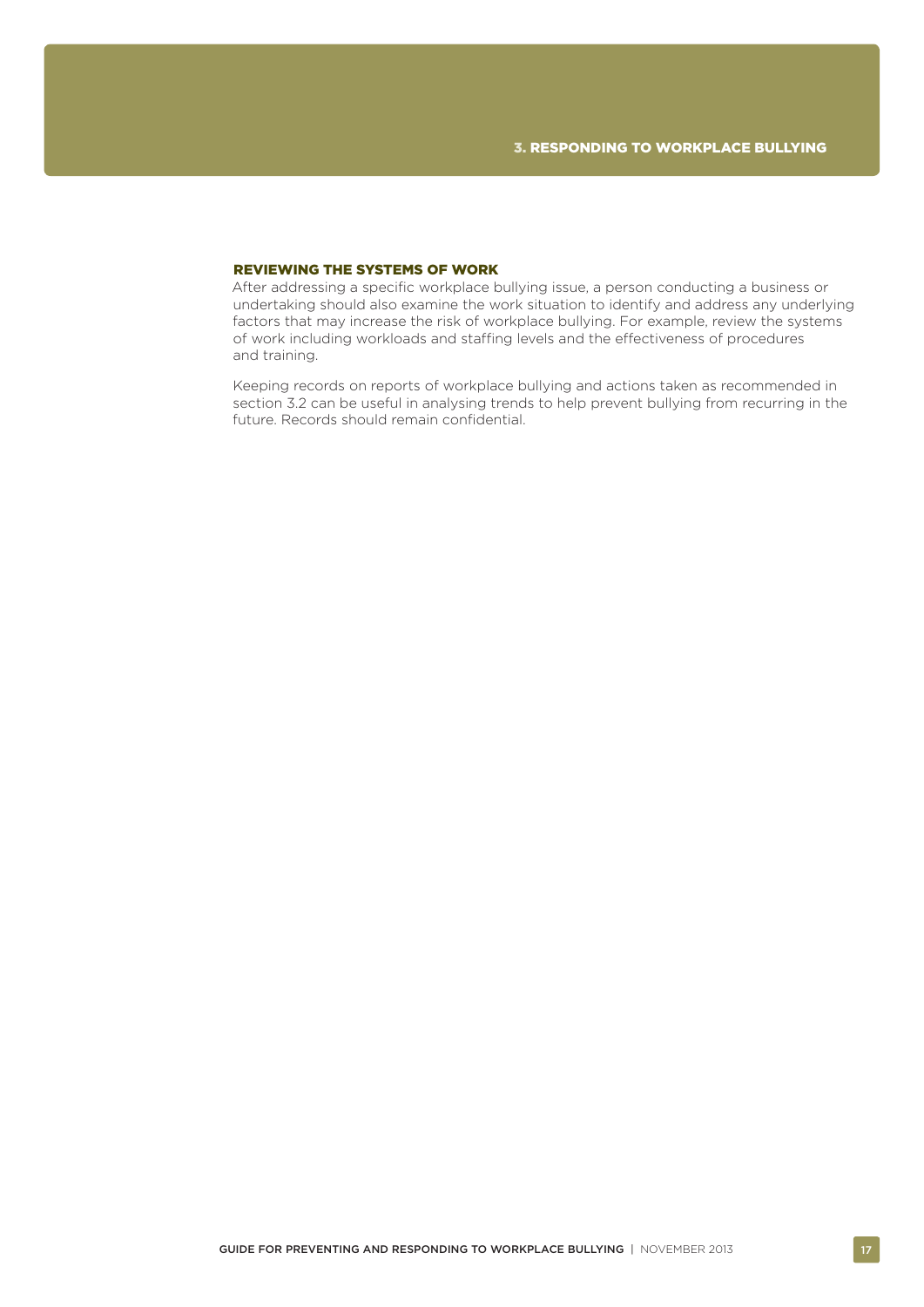<span id="page-19-0"></span>Workplace bullying allegations of a serious or complex nature should always be investigated. Serious bullying allegations may include those:

- covering a long period of time
- $\blacksquare$  involving multiple workers
- where the alleged behaviours are in dispute
- where other processes have not been able to resolve the matter.

The aim of an investigation is to look into the circumstances of the matter and work out what has occurred.

Once it has been determined that an investigation will be undertaken, the person conducting a business or undertaking should decide on the scope and process including:

- who will conduct the investigation
- details of the behaviour that will be investigated
- **n** how the investigation will be conducted
- $\blacksquare$  what the investigation aims to achieve
- what support needs to be provided to the parties involved
- how outcomes of the investigation will be communicated and to whom.

The principles outlined in section 3.2 should be applied when a report of workplace bullying is being investigated.

### **4.1** Who should conduct the investigation?

Investigations should always be carried out by an unbiased person who has experience and knowledge in dealing with workplace bullying matters.

If being led internally it is important to ensure all parties have confidence in the neutrality of the investigator and they are suitably qualified to lead the investigation. If this is not possible an external investigator is recommended. The investigator should be impartial, objective and focus on whether an allegation of workplace bullying is substantiated or not, or if there is insufficient information to decide either way.

### **4.2** Informing the parties of the investigation

To ensure the investigation process is conducted in a fair, objective and timely way it is important to inform the parties about:

- who is conducting the investigation
- conflicts of interest—these should be declared before the investigation proceeds
- their obligations and the obligations of the investigator regarding confidentiality
- their right to seek independent advice and representation
- the expected timeframes of the investigation
- how the issue will be investigated e.g. interviews with the parties and witnesses or viewing documentary evidence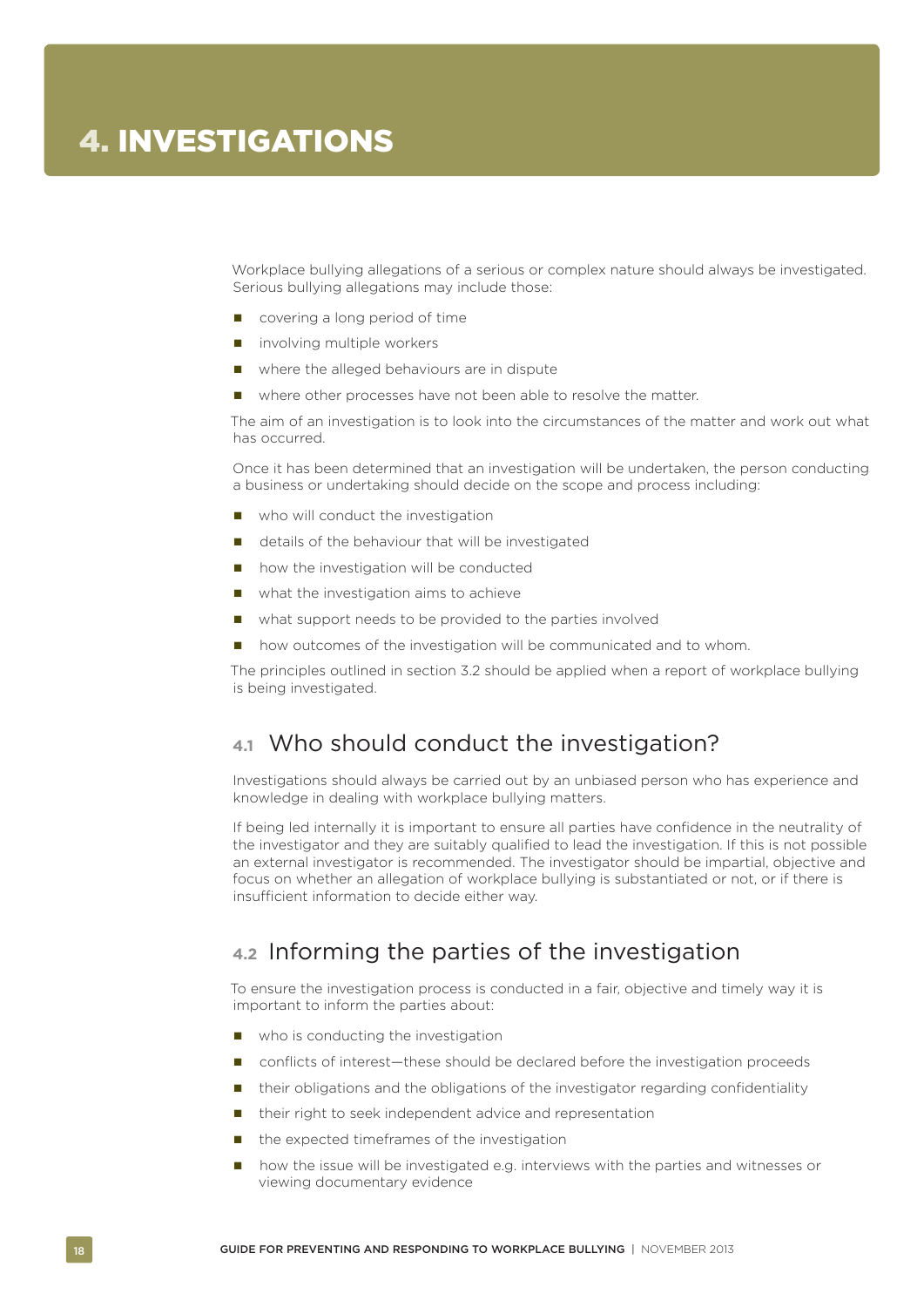- <span id="page-20-0"></span>who will receive copies of statements and records of interviews (if obtained)
- who can be present at interviews
- what support mechanisms will be in place for each party, including any interim measures to ensure the health and safety of the parties during the investigation process.

### **4.3** Outcomes of an investigation

At the end of an investigation the investigator should submit an objective report to the person conducting a business or undertaking who will then use the findings and recommendations of the investigation to make a decision. The findings should be communicated to the parties involved.

If an allegation is substantiated, actions should be taken consistent with relevant policies and procedures. The actions may be different in each situation and depend on the severity of the workplace bullying, the size and structure of the business. Such actions may include:

- gaining a commitment that the behaviour will not be repeated and monitoring this over time
- providing information to workers to raise the awareness of workplace bullying
- **Part** providing training or coaching e.g. leadership or communication skills
- **providing, counselling support**
- $\blacksquare$  reviewing the workplace bullying policy
- addressing organisational issues that may have contributed to the behaviour occurring
- $\blacksquare$  requesting an apology
- providing a verbal or written warning
- transferring a worker or workers to another work area
- demotion, dismissal or other actions subject to workplace relations laws.

It is likely a combination of strategies will be appropriate to prevent bullying behaviour from re-occurring.

If an investigation finds a report of workplace bullying is not substantiated, assistance may still need to be provided to resolve outstanding issues. This may involve mediation, counselling or changing working arrangements. Mediation is a voluntary process where an impartial third party, preferably a trained mediator, assists the parties put their respective cases before each other. The role of a mediator is to help both parties understand each other's perspective and to find an agreement the parties are willing to abide by.

If the report is found to be vexatious or malicious, disciplinary action or counselling may be considered. Any action taken should be consistent with the organisation's policies on misconduct and disciplinary action.

### **4.4** Other actions

Appendix B includes information on organisations who can assist in situations where reasonable attempts to resolve workplace bullying within the workplace have failed.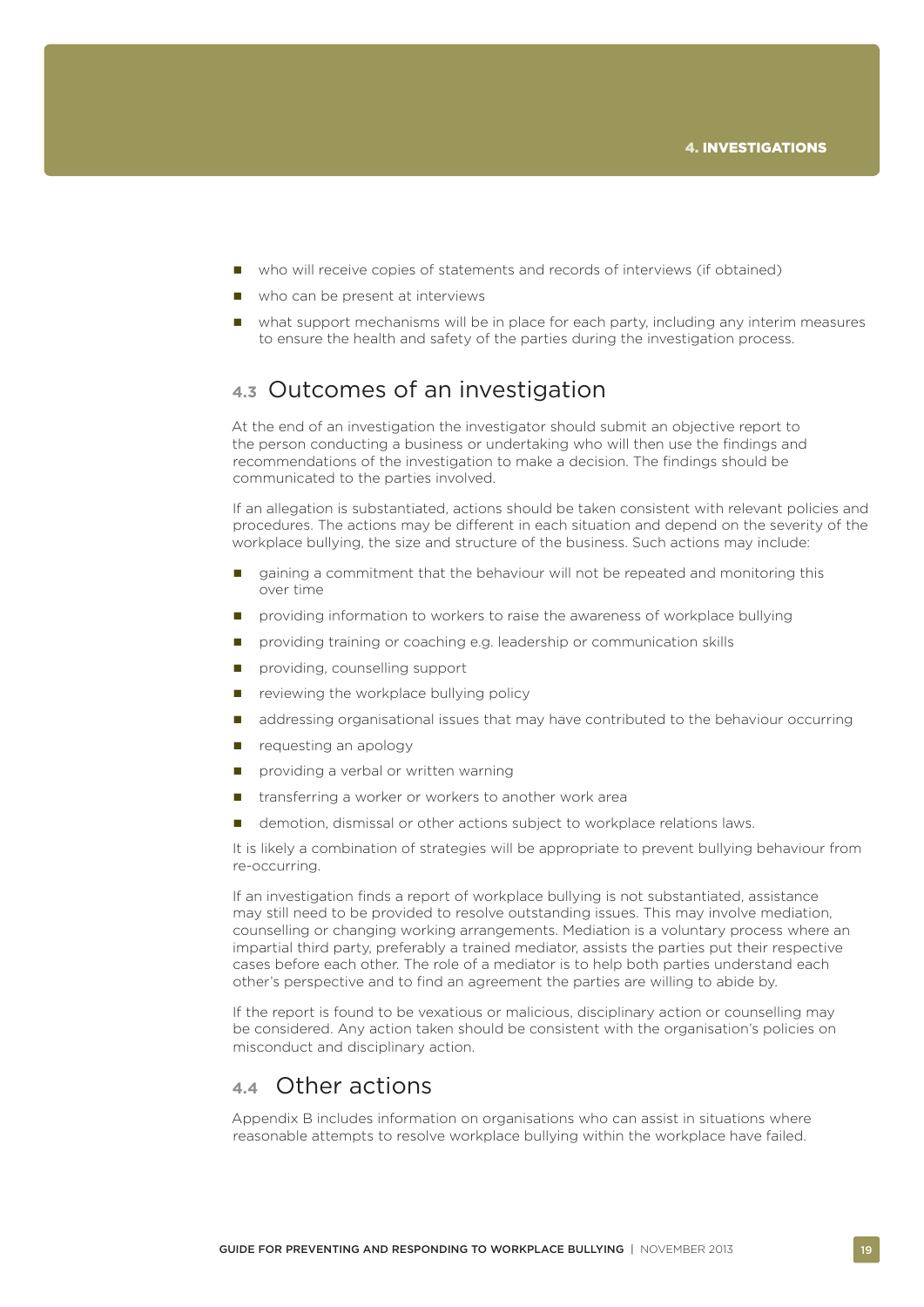### <span id="page-21-0"></span>[PCBU Name] - Workplace bullying policy

#### OUR COMMITMENT

**[PCBU name]** is committed to providing a safe and healthy workplace free from bullying.

Workers are protected by this policy whether they feel bullied by a supervisor, another worker, client, contractor or member of the public.

[PCBU name] will treat reports of workplace bullying seriously. We will respond promptly, impartially and confidentially.

This policy will be made available to all workers including contractors. New workers will be given a copy of this policy at their induction. Managers and supervisors will remind workers of the policy from time to time.

#### EXPECTED WORKPLACE BEHAVIOURS

Under work health and safety laws workers and other people at our workplace must take reasonable care that they do not adversely affect the health and safety of others.

**[PCBU name]** expects people to:

- $\blacksquare$  behave in a responsible and professional manner
- treat others in the workplace with courtesy and respect
- **If** listen and respond appropriately to the views and concerns of others
- be fair and honest in their dealings with others.

This policy applies to behaviours that occur:

- in connection with work, even if it occurs outside normal working hours
- during work activities, for example when dealing with clients
- at work-related events, for example at conferences and work-related social functions
- on social media where workers interact with colleagues or clients and their actions may affect them either directly or indirectly.

#### WHAT IS WORKPLACE BULLYING?

Workplace bullying is defined as *repeated and unreasonable behaviour directed towards a worker or a group of workers that creates a risk to health and safety*.

Repeated behaviour refers to the persistent nature of the behaviour and can refer to a range of behaviours over time.

Unreasonable behaviour means behaviour that a reasonable person, having considered the circumstances, would see as unreasonable, including behaviour that is victimising, humiliating, intimidating or threatening.

Single incidents of unreasonable behaviour can also present a risk to health and safety and will not be tolerated.

#### WHAT IS NOT WORKPLACE BULLYING?

Reasonable management action taken by managers or supervisors to direct and control the way work is carried out is not considered to be workplace bullying if the action is taken in a reasonable and lawful way.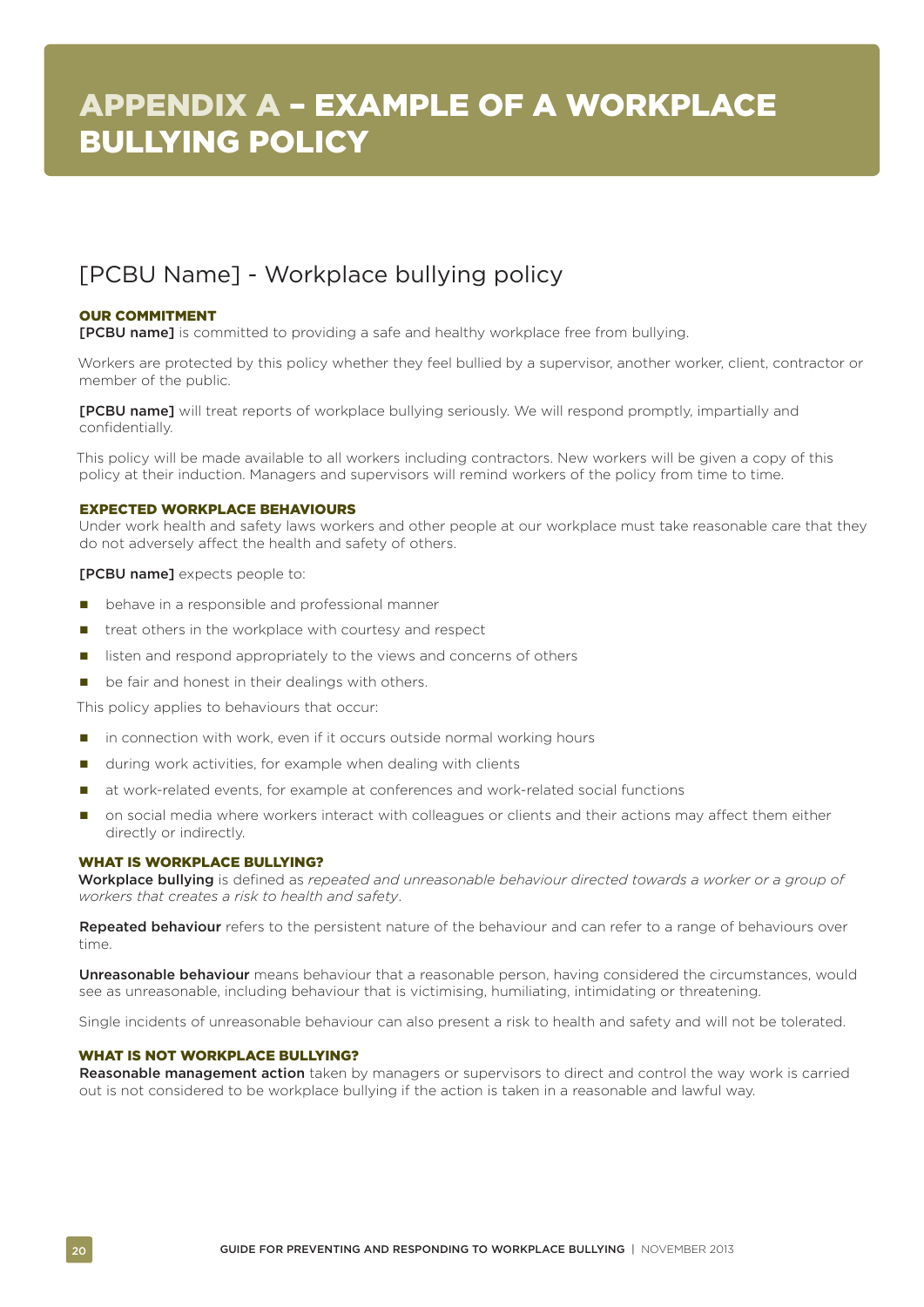#### WHAT CAN YOU DO?

If you feel you are being bullied and are not comfortable dealing with the problem yourself, or your attempts to do so have not been successful, you should raise the issue either with your supervisor, health and safety representative or other manager within the organisation. If you are a member of the union you may also raise any issues with your delegate.

If you witness unreasonable behaviour you should bring the matter to the attention of your manager as a matter of urgency.

#### HOW WE WILL RESPOND

If workplace bullying or unreasonable behaviour is reported or observed we will take the following steps:

- 1. The responsible supervisor or manager will speak to the parties involved as soon as possible, gather information and seek a resolution to satisfactorily address the issue for all parties.
- 2. If issues cannot be resolved or the unreasonable behaviour is considered to be of a serious nature, an impartial person will be appointed to investigate. Both sides will be able to state their case and relevant information will be collected and considered before a decision is made.
- 3. All complaints and reports will be treated in the strictest of confidence. Only those people directly involved in the complaint or in resolving it will have access to the information.
- 4. There will be no victimisation of the person making the report or helping to resolve it. Complaints made maliciously or in bad faith will result in disciplinary action.

#### CONSEQUENCES OF BREACHING THIS POLICY

Appropriate disciplinary action will be taken against a person who is found to have breached this policy. These measures will depend on the nature and circumstance of each breach and could include:

- a verbal or written apology
- one or more parties agreeing to participate in counselling or training
- a verbal or written reprimand
- transfer, demotion or dismissal of the person engaging in the bullying behaviour.

#### If bullying has not been substantiated

If the investigation finds bullying has not occurred or cannot be substantiated. **[PCBU name]** may still take appropriate action to address any workplace issues leading to the report.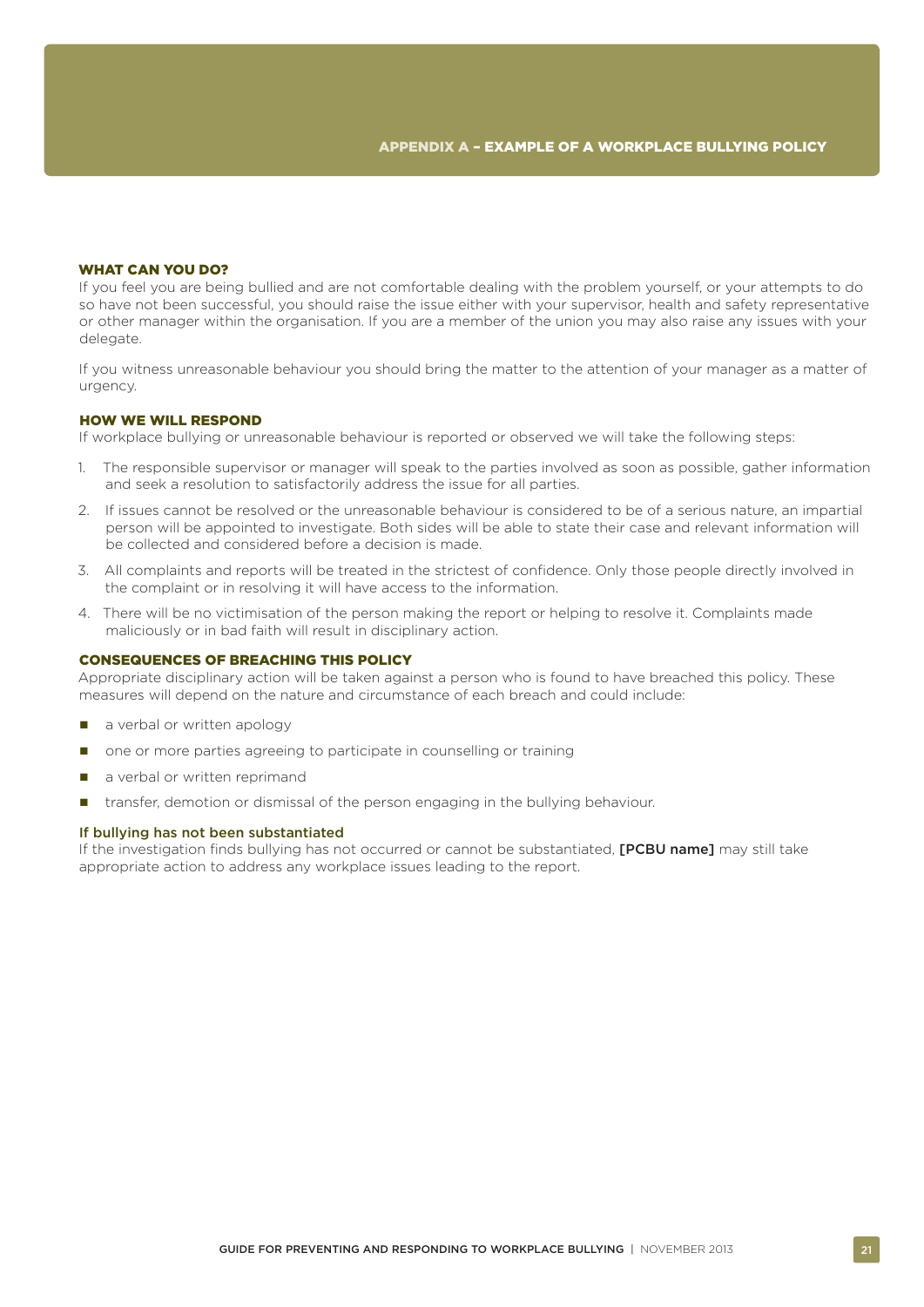# <span id="page-23-0"></span>APPENDIX B – FURTHER INFORMATION

#### WORK HEALTH AND SAFETY REGULATORS

#### **Commonwealth**

Comcare

Website: www.comcare.gov.au Email: General.Enquiries@comcare.gov.au Phone: 1300 366 979

#### Australian Capital Territory

WorkSafe ACT Website: www.worksafe.act.gov.au Email: worksafe@act.gov.au Phone: 02 6207 3000

#### New South Wales

WorkCover NSW Website: www.workcover.nsw.gov.au Email: contact@workcover.nsw.gov.au Phone: 13 10 50

#### Northern Territory

NT WorkSafe Website: www.worksafe.nt.gov.au Email: ntworksafe@nt.gov.au Phone: 1800 019 115

#### Tasmania

Workplace Standards Tasmania Website: www.wst.tas.gov.au Email: wstinfo@justice.tas.gov.au Phone: 03 6233 7657 (outside Tasmania) or 1300 366 322 (Tasmania)

Workplace Health and Safety Queensland Website: www.worksafe.qld.gov.au [Online enquiry form](http://www.deir.qld.gov.au/workplace/aboutus/contactus/whsenquiry.htm) Phone: 1300 369 915

Website: www.safework.sa.gov.au Email: help@safework.sa.gov.au

#### Victoria

South Australia SafeWork SA

**Queensland** 

Phone: 1300 365 255

WorkSafe Victoria Website: www.worksafe.vic.gov.au Email: info@worksafe.vic.gov.au Phone: 1800 136 089 or 03 9641 1444

#### Western Australia

WorkSafe WA Website: www.commerce.wa.gov.au/WorkSafe/ Email: safety@commerce.wa.gov.au Phone: 08 9327 8777

#### FAIR WORK COMMISSION

From 1 January 2014, a worker, for example an employee, contractor, apprentice or volunteer who reasonably believes they have been bullied at work may apply to the Fair Work Commission for an order to stop the workplace bullying. Such workers should contact the Fair Work Commission to find out if they are eligible to apply for an order.

The Fair Work Commission will only make an order if satisfied the worker has been bullied at work by an individual or a group of individuals and there is a risk that the worker will continue to be bullied at work.

The Fair Work Commission will take into account:

- **n** internal procedures available to resolve grievances and disputes at the workers' workplace
- **final or interim outcomes arising from an investigation undertaken by the worker's employer or other body, and**
- any other matters the Fair Work Commission considers relevant.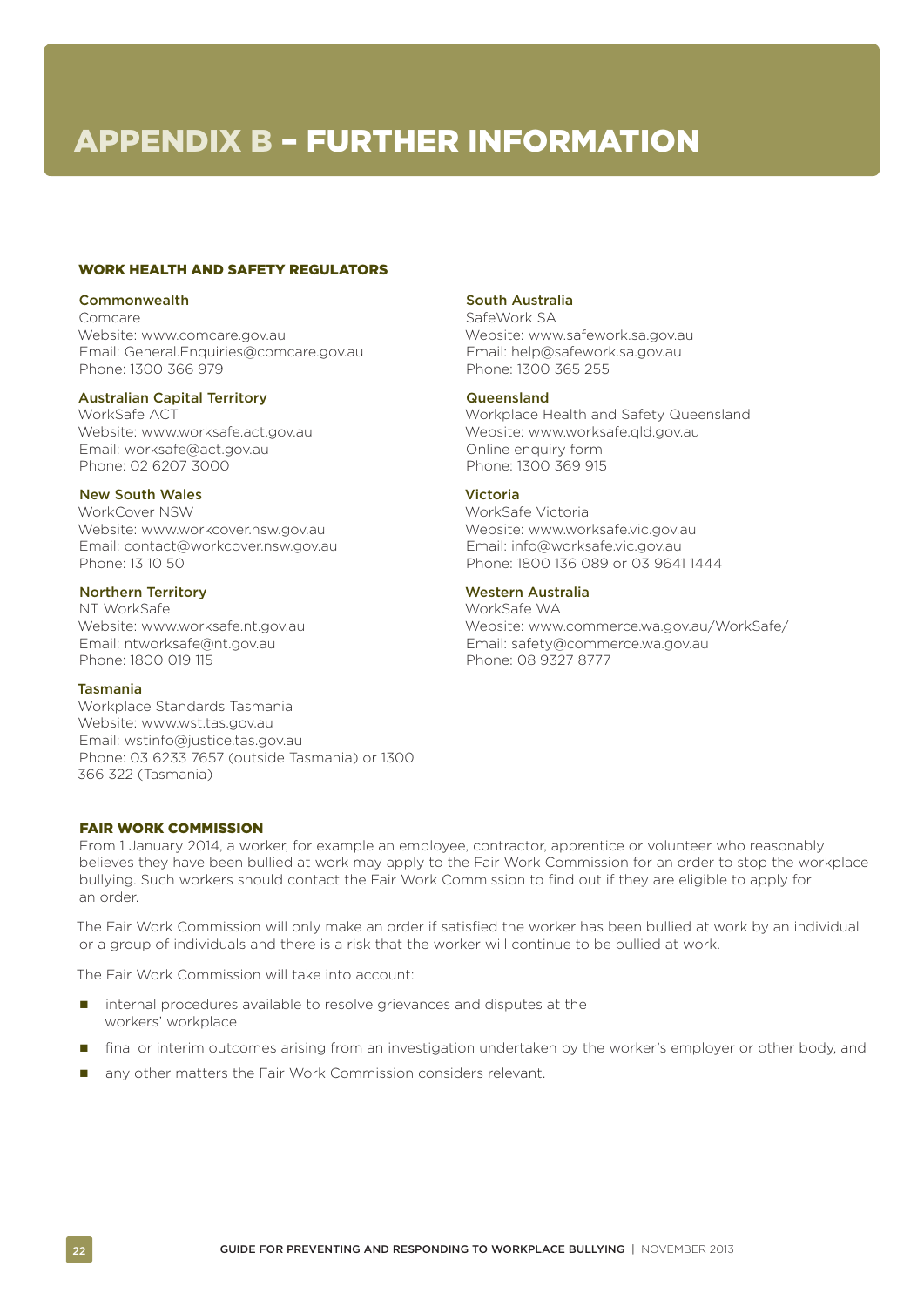Orders could be based on behaviour such as threats made outside the workplace, if those threats result in the worker being bullied at work, for example threats made by email or telephone.

The power of the Fair Work Commission to grant an order is limited to preventing the worker from being bullied at work. The Fair Work Commission cannot make orders requiring payment of money. The focus is on resolving the matter and enabling normal working relationships to resume.

Further information on the Fair Work Act amendments and the role of the Fair Work Commission is located at http://www.fwc.gov.au.

#### FAIR WORK COMMISSION OFFICES

#### Australian Capital Territory

Telephone: (02) 6209 2400 Out of hours emergency: 0408 447 112 Email: canberra@fwc.gov.au

#### **Sydney**

Telephone: (02) 8374 6666 Out of hours emergency: 0419 318 011 Email: sydney@fwc.gov.au

#### Northern Territory

Telephone: (08) 8936 2800 Out of hours emergency: 0439 593 579 Email: darwin@fwc.gov.au

#### Victoria

Telephone: (03) 8661 7777 Out of hours emergency: 0419 960 157 Email: melbourne@fwc.gov.au

#### OTHER SUPPORT SERVICES

| <b>Lifeline</b>    | 13 11 14     |
|--------------------|--------------|
| <b>Beyond Blue</b> | 1300 224 636 |

#### Queensland

Telephone: (07) 3000 0399 Out of hours emergency: 0419 335 202 Email: brisbane@fwc.gov.au

#### South Australia

Telephone: (08) 8308 9863 Out of hours emergency: 0419 563 601 Email: adelaide@fwc.gov.au

#### Tasmania

Telephone: (03) 6214 0200 Out of hours emergency: 0418 124 021 Email: hobart@fwc.gov.au

#### Western Australia

Telephone: (08) 9464 5172 Out of hours emergency: 0448 275 936 Email: perth@fwc.gov.au